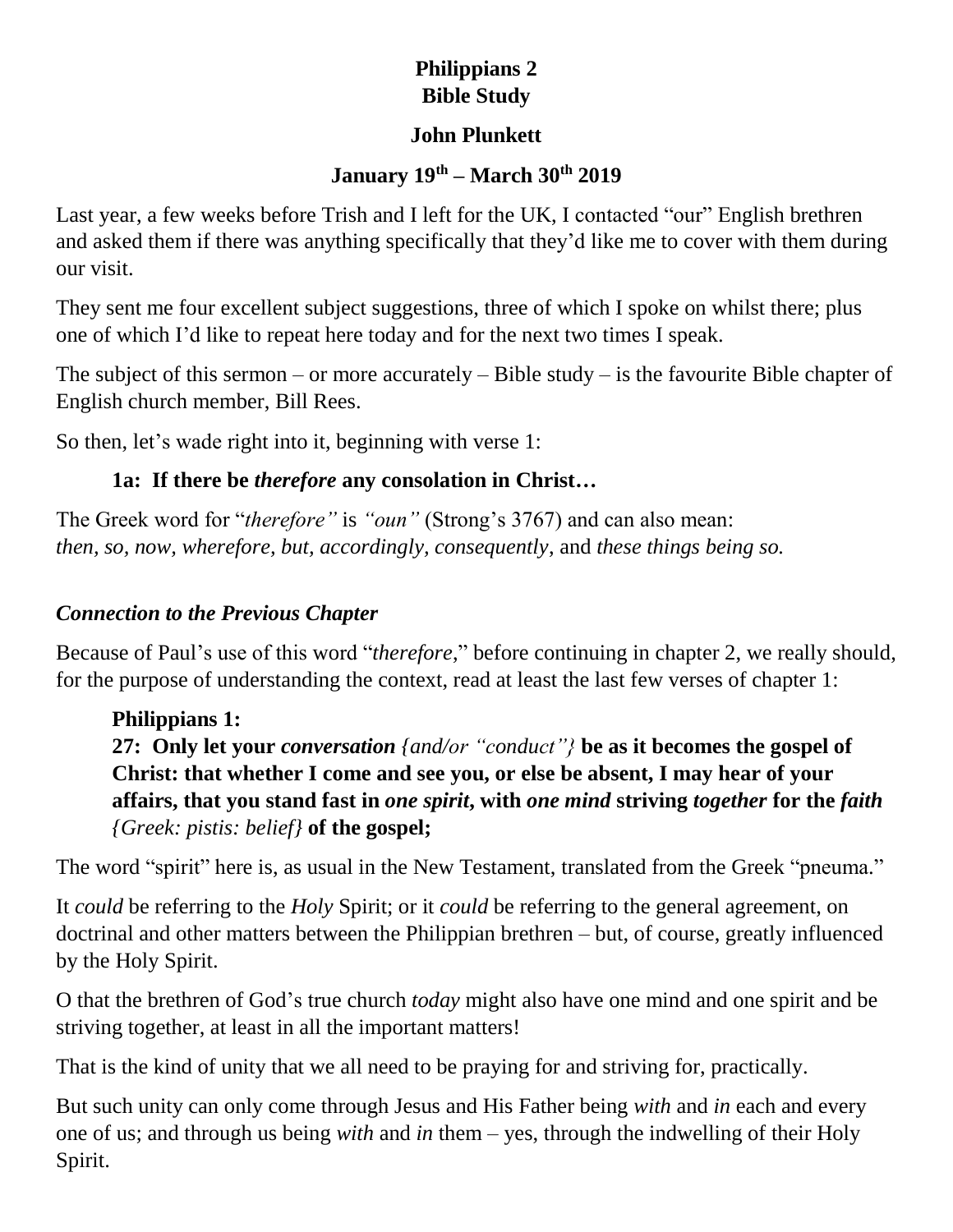This kind of unity must also be based on the adherence and obedience of every church member to God's Word – as best and as accurately as we each understand what it says – again, with the guidance and indwelling of the Holy Spirit.

## **28a: And in nothing terrified by your adversaries: which is to** *them {the adversaries}* **an evident token of perdition…**

With Jesus and our Father dwelling in us through their Spirit, and with their holy, righteous angels looking after us (Psalm 34:7), why should God's people be terrified by our enemies? Even including the enemy of death? Even including our *primary* adversary – Satan?

These adversaries are very strong, it's true. But those who are with us – who love us dearly and look after us – are *far* stronger!

This reminds me of one of my favourite passages of scripture:

#### **2 Kings 6:**

**11: Therefore the heart of the king of Syria was sore troubled for this thing; and he called his servants, and said unto them, "Will you not show me which of us is for the king of Israel?"**

**12: And one of his servants said, "None, my lord, O king: but Elisha, the prophet that is in Israel, tells the king of Israel the words that you speak in your bedchamber."**

**13: And he said, "Go and spy where he is, that I may send and fetch him." And it was told him, saying, "Behold, he is in Dothan."**

**14: Therefore sent he there horses, and chariots, and a great host: and they came by night, and compassed the city about.**

**15: And when the servant of** *the man of God {Elisha}* **was risen early, and gone forth, behold, a host compassed the city both with horses and chariots. And his servant said unto him, "Alas, my master! How shall we do?"**

**16: And he answered, "Fear not: for they that be with us are more than they that be with them."**

**17: And Elisha prayed, and said, "LORD, I pray you, open his eyes, that he may see." And the LORD opened the eyes of the young man; and he saw: and, behold, the mountain was full of horses and chariots of fire round about Elisha.**

Please always remember Elisha's words: "Fear not: for they that be with us are more than they that be with them."

What about death? Yes, death *is* a strong enemy. But Jesus has ovrcome it! And, when His time is right, it will be totally destroyed:

## **1 Corinthians 15:**

**24: Then comes the end, when** *He {Jesus}* **shall have delivered up the kingdom to God, even the Father; when He shall have put down all rule and all authority and**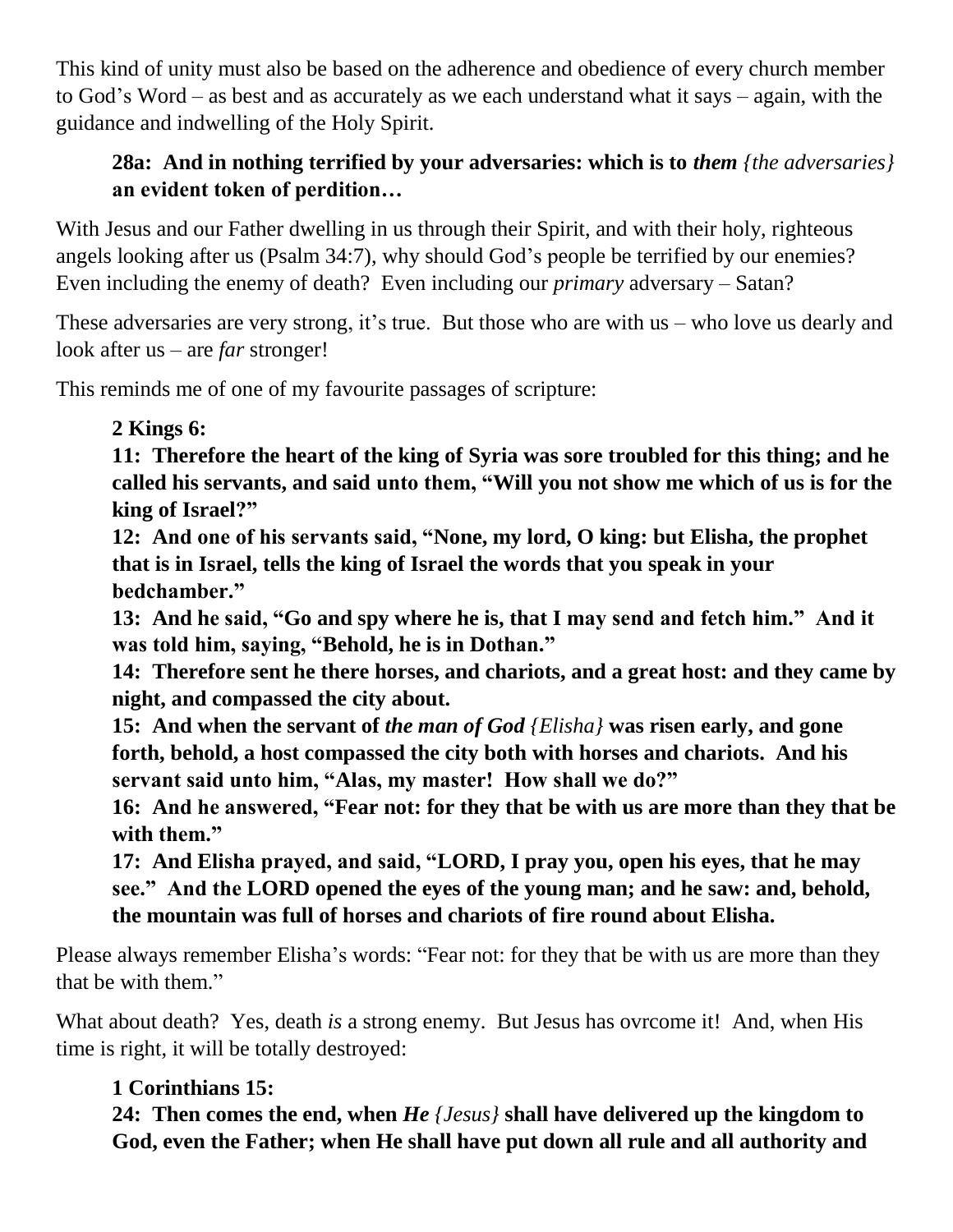#### **power. 25: For He must reign, till He has put** *all enemies* **under His feet. 26: The** *last enemy* **that shall be** *destroyed* **is** *death***.**

By Jesus' own sacrifice, by His own death and resurrection, He and His Father have set the wheels in motion for the destruction of death. And, no matter what tricks Satan might try to pull (as he did with Peter and Jesus), the destruction of death is already "a done deal"!

As Gustav Mahler wrote in the words of his wonderfully inspiring Second Symphony – the "Resurrection Symphony":

## **"O all-conquering death – now art thou conquered!"**

Back in Philippians 1:28, the English word "perdition" is translated from the Greek noun "apoleia," which, in its simplest form, means "destruction"; but can also be expanded to mean "damnation."

 $\sim\sim\sim$ 

I believe that this perdition, destruction and damnation can be applied to Satan and his demons, as well as to the *human* enemies of God and His people.

Whether or not you believe in the eventual death and total destruction of Satan and his demons (which I personally don't, by the way), I believe that this word "perdition" still *can* and *does* apply to them.

Even if they *can't* be killed, once they've been cast into the lake of fire and brimstone, I believe that they'll be rendered totally immobile and ineffective, just as if they *were* dead – as described in the latter chapters of the book of Revelation.

But continuing now, still in verse 28 of Philippians 1:

## **28b: … But to you of salvation, and that of God.**

In the first part of verse 28, perdition is promised for the unrepentant enemies of God. But here, the true friends of Jesus and the Father are promised the very opposite: salvation!

And just to make sure that we understand this, Paul rpeats that our salvation is "of God" – not of our own works (Ephesians 2:8-9), even though our own good works *are* still necessary (James 2:14-26).

Continuing in Philippians 1:

## **29:** *For* **unto you it is given in the behalf of Christ, not only** *to believe {Greek: pisteuo: to have faith}* **on Him, but also to** *suffer* **for His sake;**

*What* is given to us "in behalf of Christ"?

Paul tells us right here that it is our belief/faith on/in Jesus.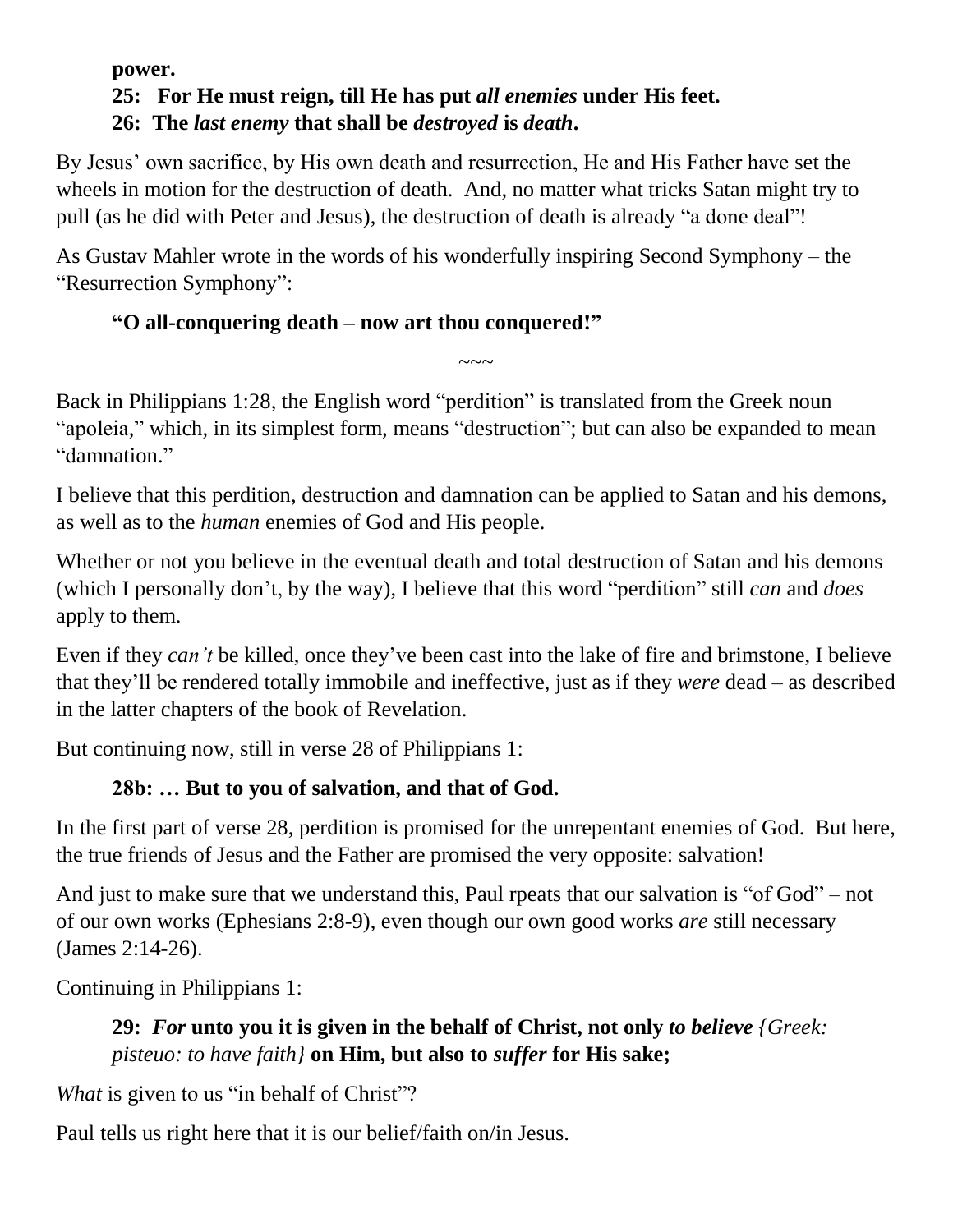Yes. Our faith and our very calling were *given* to us – by the Father, of course (John 6:44, 65; Ephesians 2:8).

Not only that, though; but also, a certain level of *suffering* – of various severities, apparently – has been given to every Christian – "in behalf of Christ."

By the way, cannot such suffering be a kind of "works"?

The opening word of this verse is "For" – which refers us back to the previous verse  $(28)$  – firstly to the salvation that is promised us "of God." But perhaps it also refers to the animosity of the aforementioned enemies who would like to terrify us. The attacks of such enemies certainly *would* constitute "suffering for His sake."

Here and in other scriptures, we get the idea that, if we desire to be the brothers and sisters of Jesus, and if we desire to have Him living within us, we must also be willing to share His suffering. To some extent anyway.

But *how* can that happen? How *can* we share Jesus' suffering? After all, Jesus' tremendous human suffering has been finished – over and done with – for almost two thousand years!

Also, has *any* true Christian *ever* suffered to anywhere near the extent that Jesus suffered?

#### **Isaiah 52:14:**

**As many were astonished at you; His visage was so marred** *more than any man***, and His form** *more than the sons of men:*

#### **Lamentations 1:12a:**

**Is it nothing to you, all you that pass by? Behold, and see if there be** *any sorrow* **like unto my sorrow, which is done unto me…**

Oh yes. It *may* be true that there *may* have been some true Christians throughout history who *may* have been tortured to an extent even worse than Jesus was tortured – even though His torture certainly *was* very severe.

But, as is revealed in the gospel accounts of Jesus' agony at Gethsemane, His *physical* torture was *not* the worst of it for Him. There were two other items of great suffering that, for the Son of God, were *far* worse than the approximately fifteen hours of physical torture that He suffered and than the seventy-two hours of His total unconsciousness.

The first was having every sin of the whole world, throughout all human history thrust onto His perfectly sinless head and into His perfectly pure blood.

 $\sim\sim\sim$ 

The second – even worse still – was being totally cut off from His beloved Father for those fifteen or so conscious hours.

Back to Philippians 1: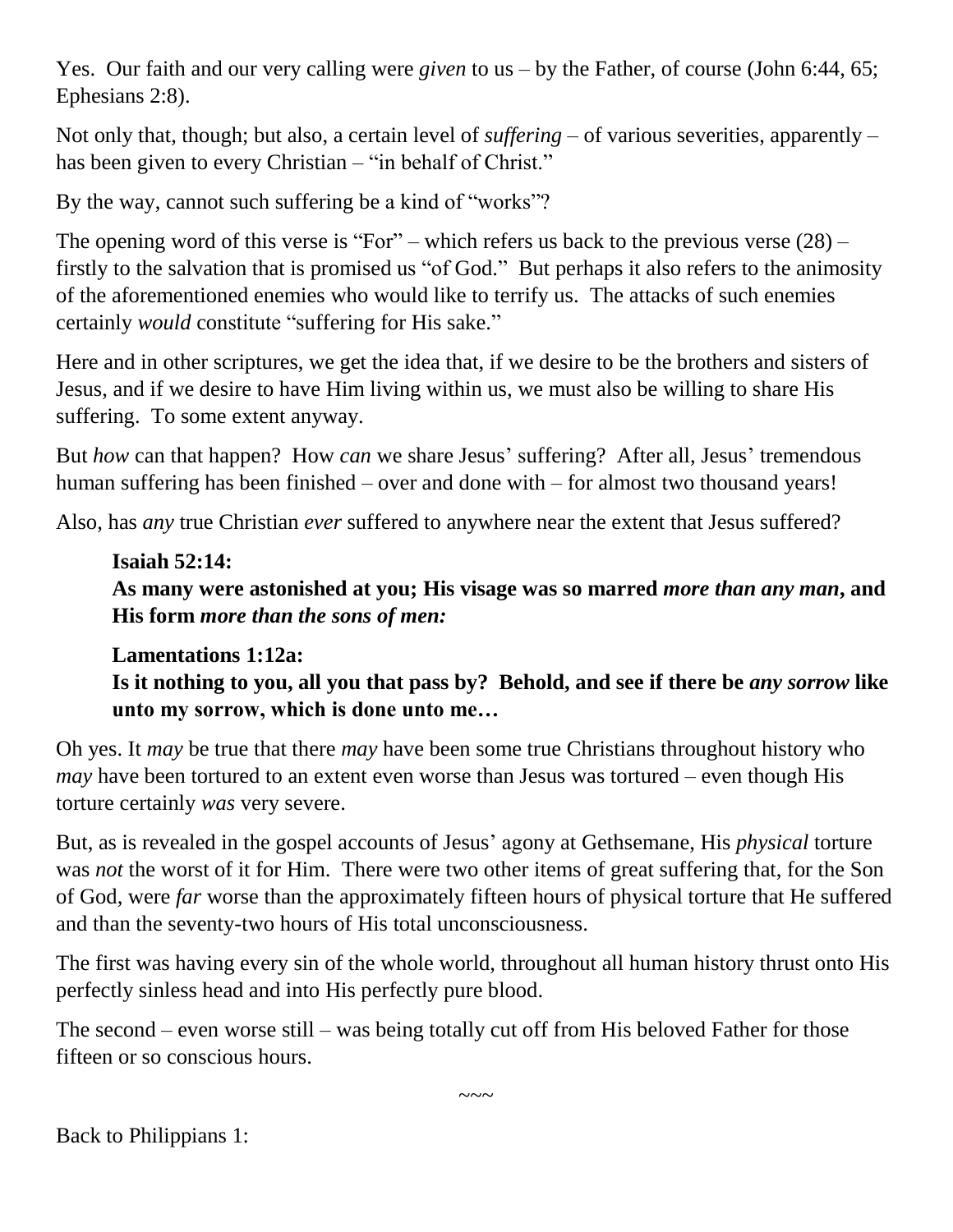#### **30: Having the same conflict which you saw in me, and now hear to be in me.**

Conflict? *What* conflict had Paul been going through? And with whom?

As we read in his epistles and in Luke's book of Acts, Paul had major conflicts with the Jewish and Roman authorities, as he stood up for his new, inspired, sincere beliefs, and those of his Christian brothers and sisters. Conflicts that led to his own torture, imprisonment and, as we've traditionally believed, his execution. Conflicts that some of his Philippian, Roman and other brethren would also suffer at the hands of the cruel Jewish and Roman leaders.

But Paul also wrote – most notably in Romans 7 – but in other places too – of his own *inner* conflicts – with himself and his own human nature.

Paul didn't want his brethren to give in to the pulls of their own human nature. He *wanted* them to *have* conflict with those pulls. To wage war with them! To fight the good fight against them (1 Timothy 6:12; 2 Timothy 4:7).

## *On into Chapter 2*

Armed with that background from chapter 1, we'll now move into chapter 2. Let's continue as though there were no chapter break, as there, of course, would not have been as Paul wrote his letter:

#### **1: If there be therefore any consolation in Christ, if any comfort of love, if any fellowship of the Spirit, if any bowels and mercies,**

I find the term "bowels and mercies" interesting.

Why would Paul connect a normally unmentionable part of the digestive tract with the concept of mercy?

The perception of *bowels* in Bible times was somewhat different than ours. To the people of that era, bowels were more than just a person's intestines. To the people of that time and area, as well as intestines, bowels included all the major internal organs, including the heart, lungs, liver, etc. But perhaps especially, the *spleen!*

Perhaps surprisingly, the word "bowels" is used as many as eleven times throughout the New Testament. The almost unpronouncable Greek word translated into the English *"bowels"* is *"splangkh-non"* (Strong's 4698).

The "*splan*" suffix refers to the *spleen* which, in humans and many mammals is primarily a kind of blood filter and processor.

But even today, the word '*spleen'* is synonymous with anger, irritation, malice, annoyance and temper. In Bible times too, the internal organs were regarded as the seat of the more violent passions, such as anger, etc. But also, as the seat of the more *tender* affections, especially love, kindness, benevolence and compassion.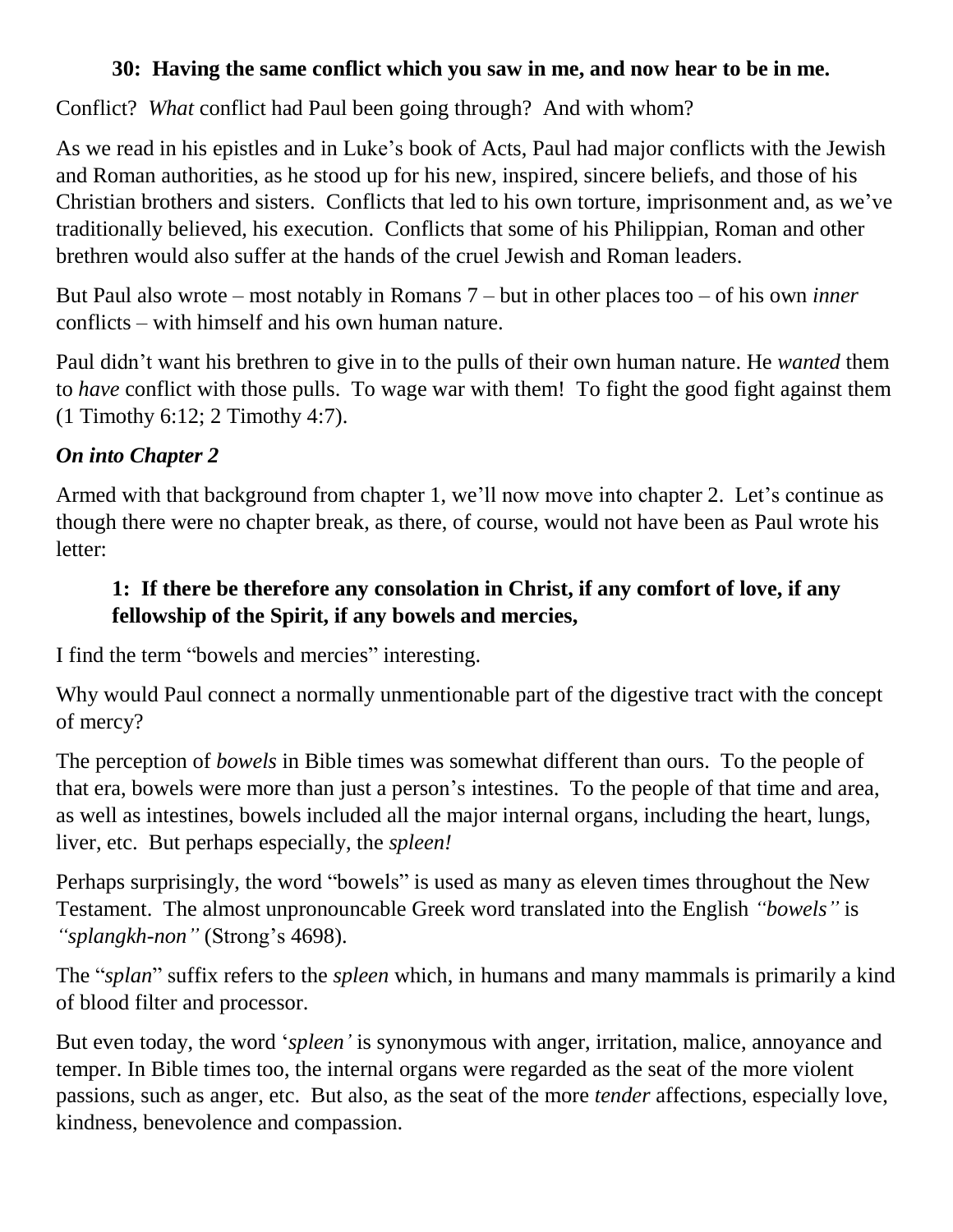The KJV translators knew this, of course; and in some of the eleven New Testament appearances of the Greek term *splangkh-non,* it was translated as "*tender*" or *"inward affection."*

As we just read in chapter 1, because of the sufferings – both actual and potential – both of Paul and of his Philippian brethren – there certainly *was* a *great* need for consolation, comfort and mercies.

 $\sim\sim\sim$ 

But where would these *come* from?

Yes. As we just read in verse 1, they'd be provided "in Christ" – by Jesus. Also, by Christian love and fellowship – through the Holy Spirit.

But, as we move into verse 2, we see that there is also an implication that, through Paul, God was telling the Philippian brethren – and is telling us! – that, as we have the Holy Spirit dwelling and working in us, we must be doing these very same things – providing consolation, comfort, mercies, love, kindness, benevolence and compassion – for one another:

#### **2: Fulfil you** *my joy***, that you be** *likeminded***, having the** *same* **love, being of** *one* **accord, of** *one* **mind.**

The phrase "my joy" jumps out at me. Paul's joy! We find lots of joy and rejoicing in this chapter, despite the trials. More on this later.

Paul's admonition here for unity hearkens back to the "one spirit" and the "one mind striving together" that we read about in verse 27 of chapter 1.

 $\sim\sim\sim$ 

When we see the tragedy of the divisions between the Church of God branches in our day and age, it is hard for us to understand how the early church groups were blessed with *almost* perfect unity.

I say "*almost* perfect" because we know that disagreements certainly *did* exist in the early Church of God. The rift between Paul and Peter over the treatiment and acceptance of gentile Christians is perhaps just one of the better-known examples.

We also know of vain, ungodly people who crept into God's true church in Jude's time with their damnable heresies. Hence the reasons for Jesus' frequent urging, through His apostles, for the same unity that He'd stressed during His own human ministry.

I believe that one of the main differences between the early church and the church today is that they were blessed to have the benefit of the presence and counsel of Jesus' originl apostles – plus Paul too, of course – men who'd been personally taught by Jesus. And we *don't!* We must rely on the *written* Word of God (John 17:20) – plus, whether or not we like to admt it, our own individual (or in some cases, collective) interpretations of it.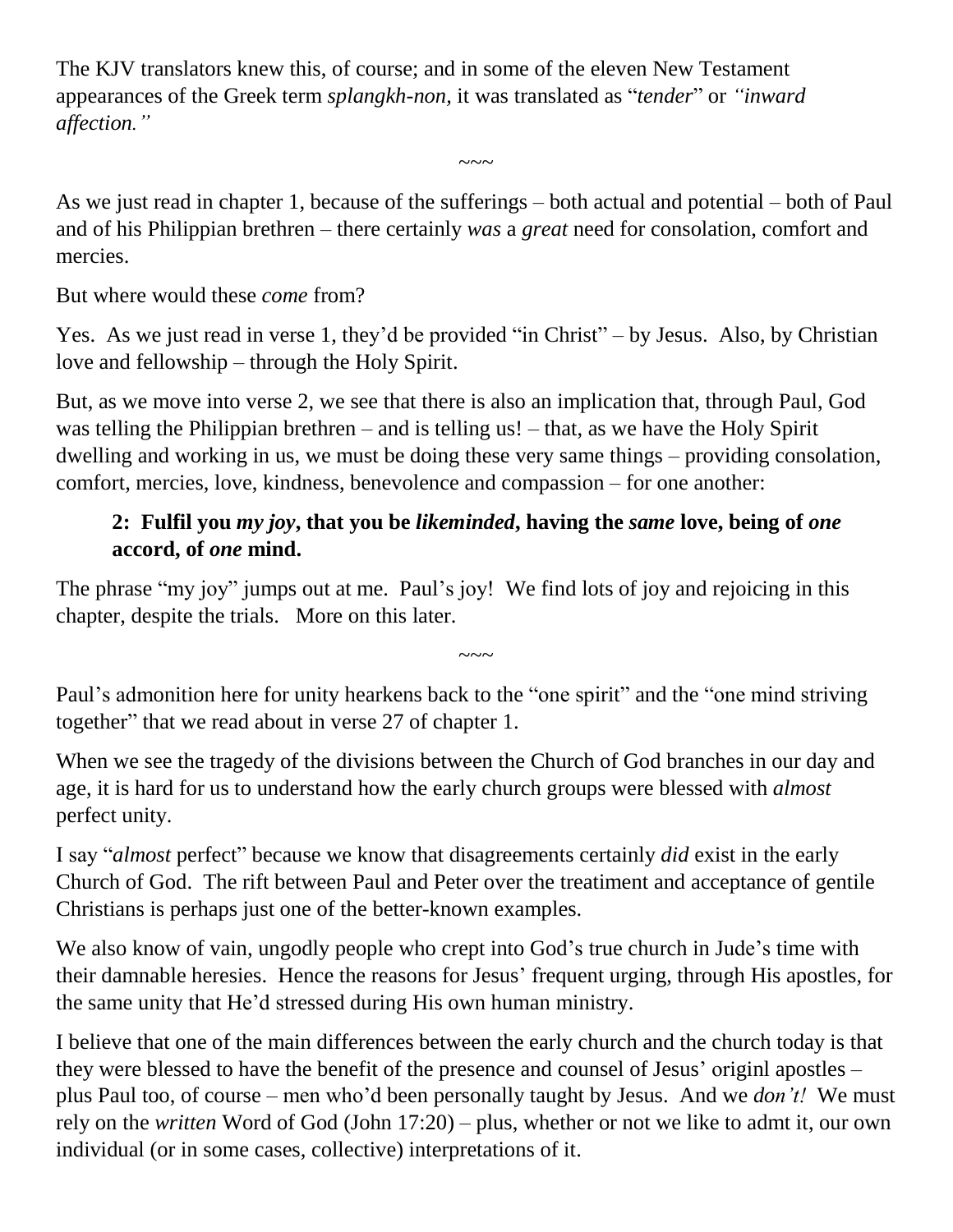Such is the present state of God's church. What can we do about it?

The best advice I can give – based on God's Word – is simply to love one another and to "agree to disagree without being disagreeable." If other brethren want to spurn us because we might not agree exactly with their interpretations of God's Word, that's up to them. But let us be guided by Paul's well-known admonition to his Colossian brethren:

**Colossians 2: 16: Let no man therefore judge you in meat, or in drink, or in respect of a holyday, or of the new moon, or of the sabbath days: 17: Which are a shadow of things to come; but the body is of Christ.**

 $\sim\sim\sim$ 

Back to Philippians 2, continuing in verse 3:

#### **3: Let nothing be done through strife or vainglory; but in lowliness of mind let each esteem other better than themselves.**

This, too, is written in the spirit of church unity.

No strife! The literal meaning of the Greek word for "*strife*" – "*eritheia*" – is "*electioneering*" or *"intriguing for office,"* which might give the implication that Paul's admonition here appears to include the ministry too!

In both the English and the Greek *(kenodoxia)*, the word "vainglory" is a very unusual one. It means a vain, groundlss level of self-esteem. You've probably heard phrases like:

- He's a nobody!
- Who does she think she is?
- What does he think he has to be so high and mighty about?

And, as the last phrase of verse 3 clearly says, we're to put others first. That's what the late Herbert Armstrong used to call "God's way of give."

But it's easier said than done! It's *not* easy to put into practice! It requires the power of God's Spirit.

We're not, of course, to esteem others before ourselves to the point of having *no esteem at all* for ourselves. But whatever esteem we *do* have for ourselves must not be vain.

There's nothing wrong with a certain level of self-esteem. God doesn't want us to be "shrinking violets." This is implied by Him, through Paul, in Ephesians 5:28-29 and in the following verse of Philippians 2:

**4: Look not every man on his own things** *{the NKJV adds the word "only"}***, but every man** *also* **on the things of others.**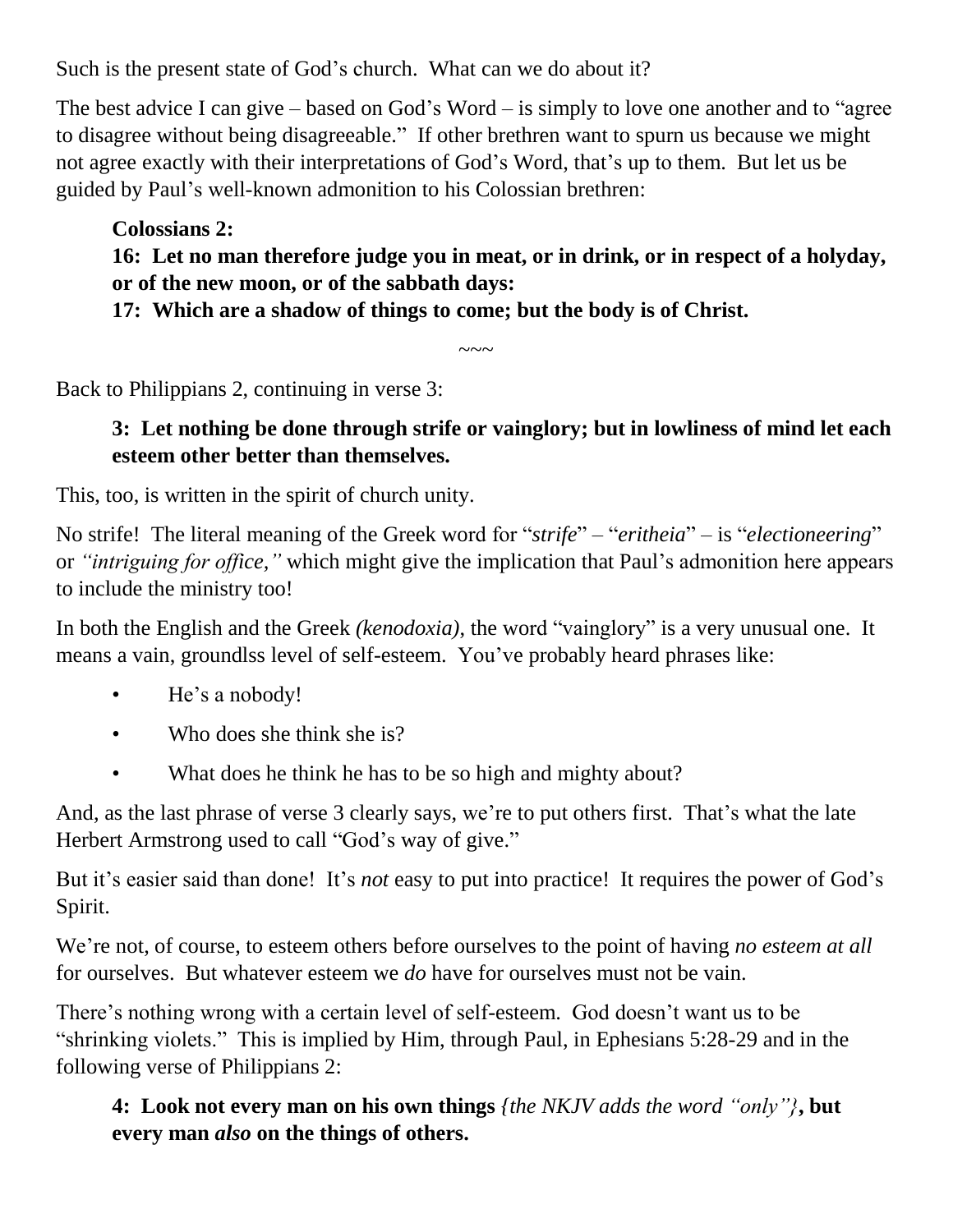The word "also" (Greek "*kai*") makes the meaning clear.

## **5: Let this mind be in you, which was also in Christ Jesus:**

In all these things, we're to seek the indwelling and example of our Elder Brother who was, of course, the greatest human being who ever drew breath.

But He was *more* than *just* a human being. He had been – and is again – a "founder member" of the "God Family":

## **6: Who, being in the** *form of God***, thought it not robbery to be equal with God:**

Yes. He'd spent the previous eternity of time "in the form of God" – as a full member of the God Family. But, for a short period of thirty-three years, He divested Himself of His "Godship" and became a human being.

Why? So that He could become a *begotten* Son of God – at the instant of His conception – and a *born* Son of God – at the instant of His resurrection.

Why? So that, in *all* things, He could be the Forerunner, the primary example, and the First of the firstfruits – for all of *us!* (I Corinthians 15:20-23).

#### **7: But** *made Himself* **of no reputation, and** *took upon Him {upon Himself}* **the** *form of a servant,* **and was made in the likeness of men:**

From "the form of God" to "the form of a servant"!

Yes. He *had* been in in the form of God. Then, all of a sudden, He came to be in the form of a lowly, human servant!

Please notice the phrases "*made* Himself" and "*took upon* Him."

Did God the Father coerce Him to do all that He did? Was it God the Father who actually "did the deed" – making/changing the LORD/YHVH/Word/Logos into the human Jesus? Was it the Father who made/changed the formerly mighty LORD/YHVH/Word/Logos into a being "of no reputation"? Was it the Father who put onto the LORD "the form of a servant" and "the likeness of men"?

No! What the LORD did was *not* just a set of *partially* voluntary deeds – in which the Father saw the necessity, made the decision, made the change, put it into effect, while the LORD merely agreed with – and went along with – the Father.

No! Although we can be sure that the Father certainly *was* included in *all* the planning, the wonderful sacrifice was *totally* voluntary on the LORD's part!

Try to imgine Jesus prior to His human conception as the mighty LORD/YHVH/Word/Logos with the Father, planning every fine detail of His transition – from the ultra-powerful God-being that He had been for all eternity to the weak and lowly human being that He had to become in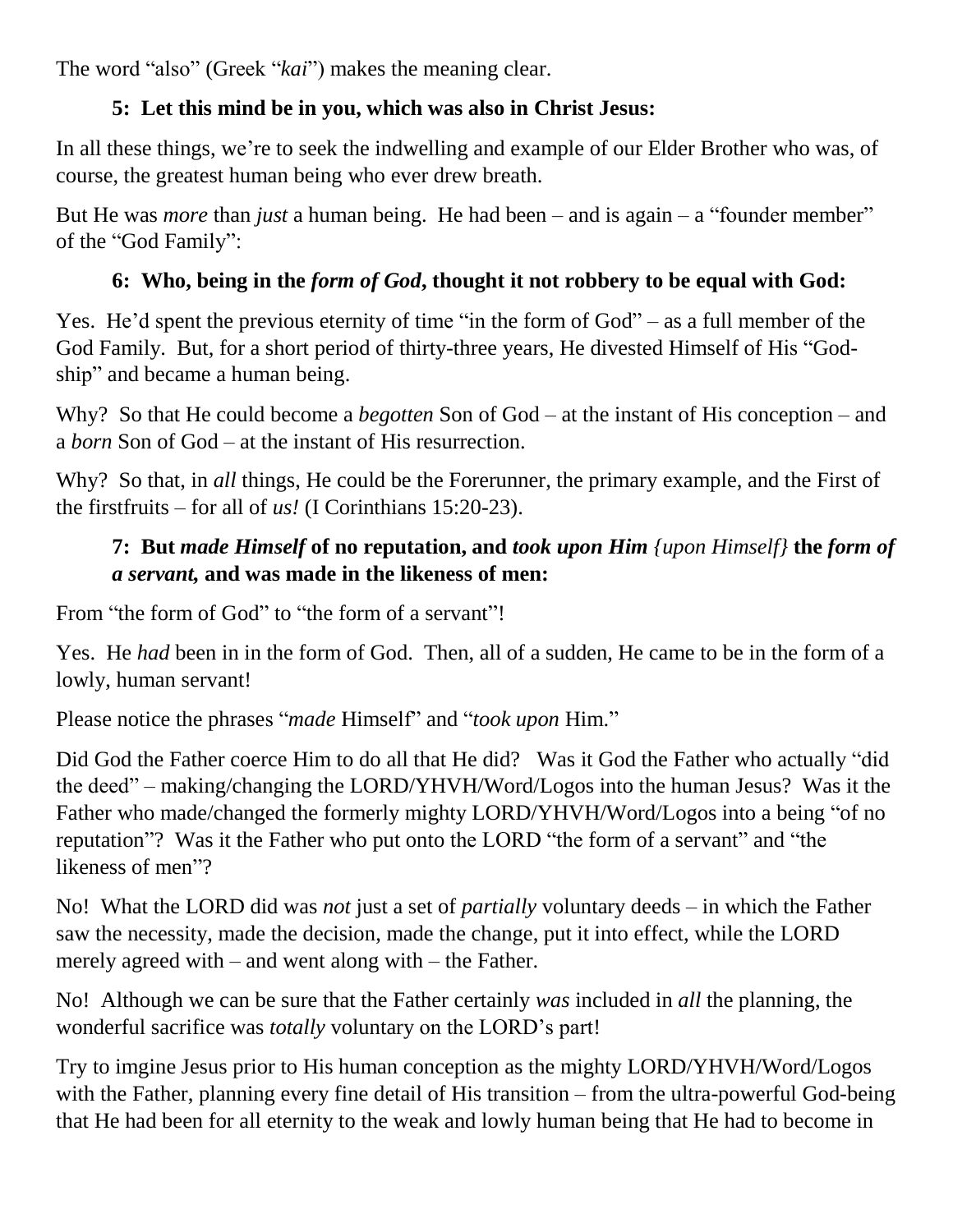order to fulfil this great purpose. (Some of the details of this are prophesied in some detail by David, Isaiah and others).

But then, at the instant that He reduced His formerly glorious self down to a tiny human male sperm, which He had pre-arranged to have miraculously planted into the healthy, fertile womb of a young woman by the name of Mary…

*Bang!* His powerful God-ship and glory was *gone!* And His relatively weak humanity was *here!*

It was likely part of the LORD's (and the Father's) perfect planning that He came to earth as such a tiny, young baby. This would have given Him time to get used to the limits of His new human existence.

If He'd have come as a grown man, can you imagine Him suddenly becoming subject to, for instance, the law of gravity? Gravity, which He and His Father had created. Yes; but to which, as the LORD, He had never before actually been subject – even during His previous visits to earth.

Also, imagine Him suddenly, for the first time, becoming subject to the necessity for the breathing of air!

 $\sim\sim\sim$ 

Still in Philippians 2; let's move on to verse 8:

#### **8a: And being found in fashion as a man …**

Please think about this! At some point of time during His boyhood – probably very early in His boyhood, with the help of His heavenly Father, His human parents and the unlimited supply of the Holy Spirit within Him – He came to understand that He had been a glorious, powerful God-being; but that He now *found* Himself to be "in fashion as a man." i.e. He now found Himself to be a human being.

#### **8b: … He humbled Himself, and became** *obedient* **unto death, even the death of the cross.**

Back in heaven, prior to His change from divine to human, He'd already made the decision to humble Himself.

Also, the supreme law-giver – the One who is to be *obeyed* – had voluntarily agreed to *become obedient*! Obedient unto *death!* The "way of give" doesn't get any more wonderful than this aspect of Jesus' example.

Paul's phrase "obedient unto death" can be understood in at least two different ways:

- 1. That Jesus became obedient to all His own laws up until the time of His own death,
- 2. That He became obedient to the human necessity of death itself.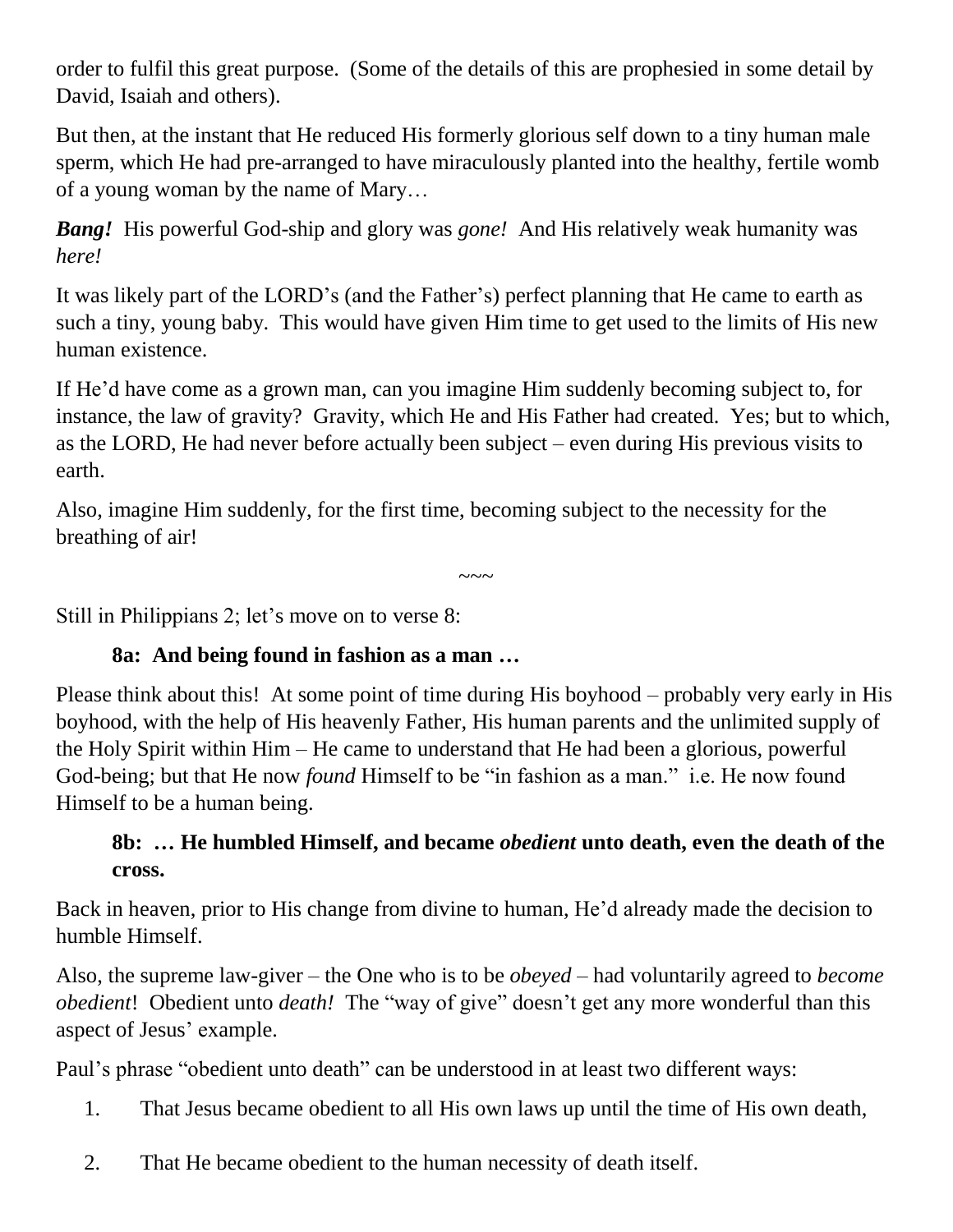I believe that both of these are valid – as is borne out by many other scriptures.

Jesus' example of obedience is a very signifcant one for us, as Paul stated later in this epistle.

 $\sim\sim\sim$ 

I find it interesting to think that, as the LORD/YHVH/Word/Logos, He had created into the human condition this enemy that we call "death."

Although it might be hard for us to believe, our Creator created this enemy of death! And that He did so as a gesture of *love!* Love for His future brothers and sisters!

Yes! Astonishing though it may seem, He created death so that we might have life! Eternal life! (John 12:24-25).

Prior to Jesus' death, millions – perhaps billions – of human beings had already succumbed to the enemy of death. But His death was the one death that would lead to – and make possible – the eventual destruction of that very same enemy!

 $\sim\sim\sim$ 

Through Jeremiah and others, our Creator tells us that He retains the authority to create and, according to His own perfect will, to destroy some of what He has created:

#### **Jeremiah 45:4: Thus says the LORD, "That which I have built** *{yes, including death}* **will I break down."**

Back to Philippians 2:

**9a:** *Wherefore {i.e. for which reason} God {the Father}* **also has highly exalted** *Him {Jesus}***…**

Yes, *for that reason,* the Father took His beloved Son – who had lovingly and totally voluntarily made Himself of no reputation and humbled Himself right down into the form of a servant – all the way to the other extreme – to being "highly exalted" – second only to the Father Himself! (I Corinthians 15:27)

#### Yes. For *that* reason!

*What* reason? The reason of the foregoing verses. The reason that the mighty LORD/YHVH/Word/Logos voluntarily took Himself from being the Highest of the high (with His Father, of course) and made Himself the lowest of the low – voluntarily accepting the lowliness of the "temporary chemical existence" of human life; and for accepting one of the most ignominious and painful deaths imaginable.

For these reasons, the Father highly exalted Him back to His former highness and God-ship.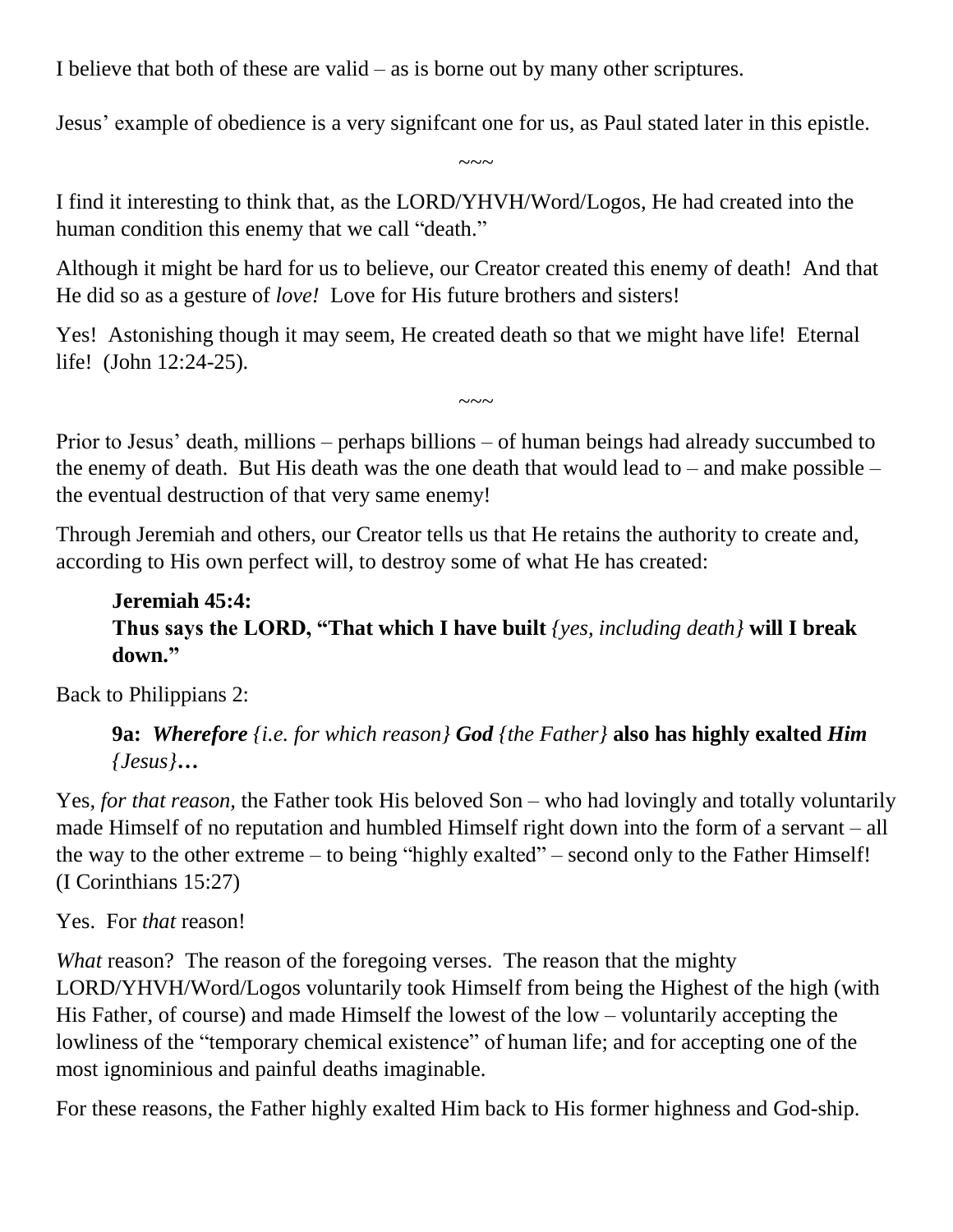Actually, it appears that the Father may have raised Jesus – now as His *Son* – which He evidently hadn't been before – to an even higher level than where He'd been before His human sojourn.

And again, why? For *what* reason?

Because of all He'd done and endured – in His love for mankind; but again, also as an example for *us!*

If *we* – like He did – in emulation of Him – although a mere fraction of all He did, of course – if we would accept the lowliness and temporary nature of *our* chemical existence, and if we would bravely face the relatively trivial sufferings of our Christian lives and the pangs of the first death, our Father will give us – His *subsequent* sons and daughters – something very similar to what He gave His Firstborn!

And that's a promise!

#### *Our Saviour's Name*

Still in Philippians 2, continuing in the second half of verse 9:

## **9b: … and given** *Him {Jesus}* **a name which is above every name:**

What *is* that "name which is above every name"?

I'm certainly not knocking the concept; but there are some folks who believe that people who don't call Jesus by one or more of His Hebrew names – e.g. Yahshuah, Mashiyach, etc – or however these names really are to be spelled and pronounced – might somehow be less knowledgeable, or even lesser-quality Christians, or even not Christians at all and that we shouldn't even be recognized as His brothers and sisters.

To do it justice, a complete discussion of this topic would probably take a lengthy sermon series to cover. I have promised to cover the subject; and I will do so when the time is right – once I've studied it sufficiently. But for now, I'm still seeking further information and inspiration on it.

Still, with regard to the anglicized Greek name of the human Jesus – the name that we're all most familiar with, let's go briefly to Matthew 1:

## **Matthew 1:**

**16: And Jacob begat Joseph, the husband of Mary, of whom was** *born* **"***Jesus***", who is** *called* **"***Christ***"…**

**Verse 20: But while** *he {Jesus' human step-father, Joseph}* **thought on these things, behold, the angel of the Lord appeared unto him in a dream, saying, "Joseph, you son of David, fear not to take unto you Mary your wife: for that which** *is* **conceived in her is of the Holy Spirit…**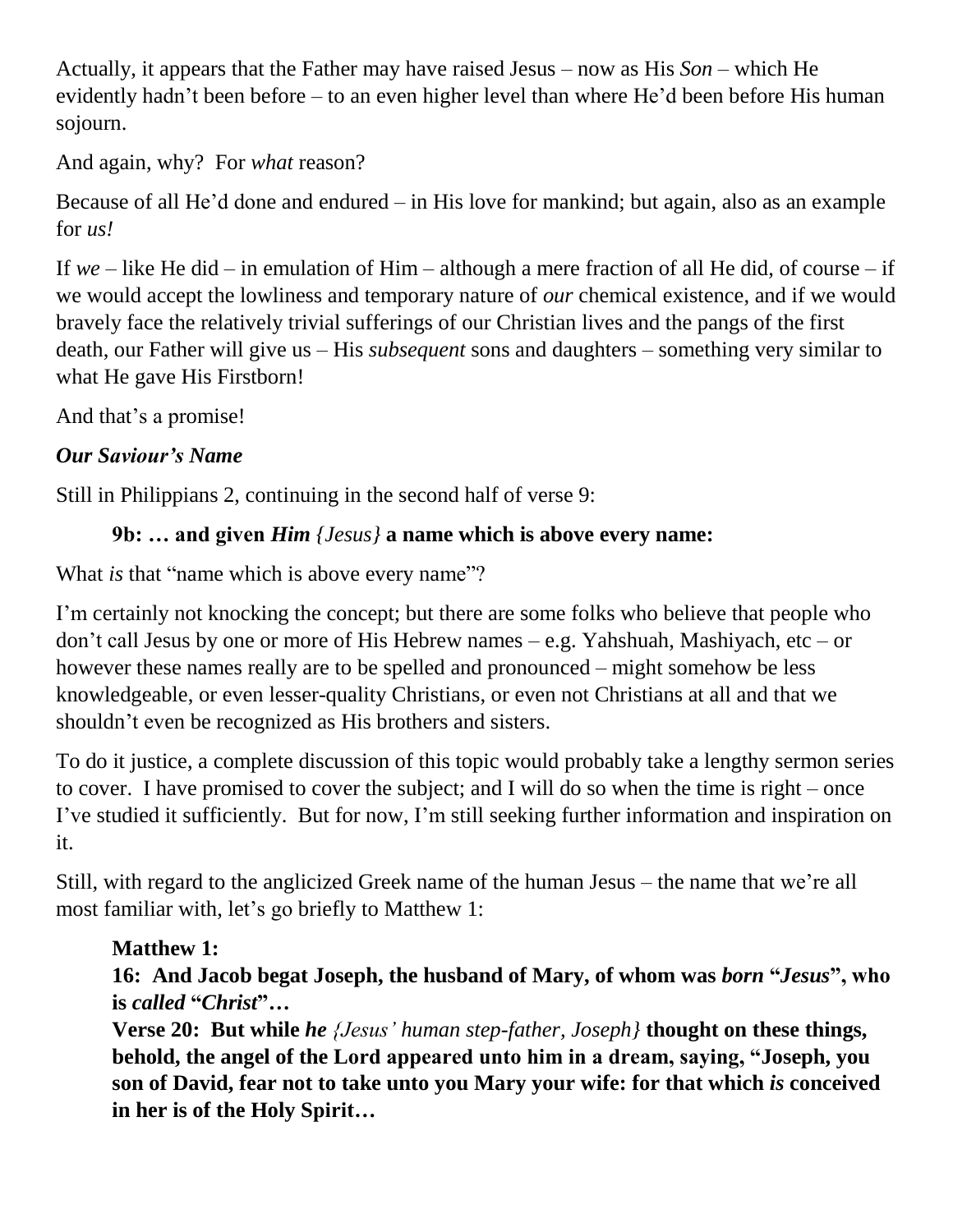This "visitation" by the angel evidently took place *after* the sacred baby's *begettal*, but *before* His human *birth*.

**21a: And she shall bring forth a son, and you shall call His name '***Jesus'* **…**  Why?

**21b: … for He shall save His people from their sins." 22: Now** *all this {including the naming of the sacred baby!}* **was done that it might be fulfilled which was spoken of the Lord by the prophet** *{Isaiah 7.14}***, saying, 23: 'Behold, a virgin shall be with child, and shall bring forth a son, and they shall call His name "***Emmanuel***" which,** *being interpreted* **is, "God with us"'…**

The phrase "being interpreted" is interesting. If the book of Matthew was originally written in Hebrew or Aramaic, as some say, why would any interpretation be necessary?

The Greek for "being interpreted" is "methermeneuo" {Strong's 3177} which literally means "to translate into the language of the one with whom I wish to communicate." And this, I believe, is an excellent phrase to keep in mind whenever we're thinking about the "sacred names" issue.

When Matthew wrote "being interpreted," what did he mean? Interpreted *from what* language *to what* language? Maybe from Hebrew to Aramaic, perhaps?

Probably not – because the Aramaic word "*Emanuiyl*" is almost the same as the Hebrew "*Immanuw'el*" or "*Imanu-el*" and would, therefore, require no interpretation.

More likely from the Hebrew to Greek!

Still in Matthew 1, continuing in verse 25:

#### **25: And knew** *her {Mary}* **not till she had brought forth her firstborn son: and** *he {Joseph}* **called His name "***Jesus***".**

There are *three names* in this short passage from this one chapter: in the anglicized Greek rendering, *Jesus*, *Christ* and *Emmanuel*! So then, *which one* of these *three* names is "*the* name that is above every name"?

In verse 16, Matthew wrote that the Holy Child was *born* with the name *Jesus* (in its anglicized Greek rendering). In the Greek: *Iesous*. In the Hebrew: Y<sup>*ehowshuwa* – or any one of the many</sup> other Hebrew renderings of this name.

But! Matthew adds that He was *called* "*Christ*" – in the familiar anglicized Greek. In the Greek: *Christos*, which means "*Anointed*" – as does the Hebrew equivalent, "*Mashiyach*" – or in its more familiar anglicized Hebrew form, "*Messiah*."

*Why* "anointed"? Because the kings and priests of ancient Israel were normally the *anointed ones*. And as our Forerunner, Jesus, was and is the *ultimate* King and Priest. He was and is the King of *all* kings – the greatest King ever, of which all Judah's kings were mere symbols. And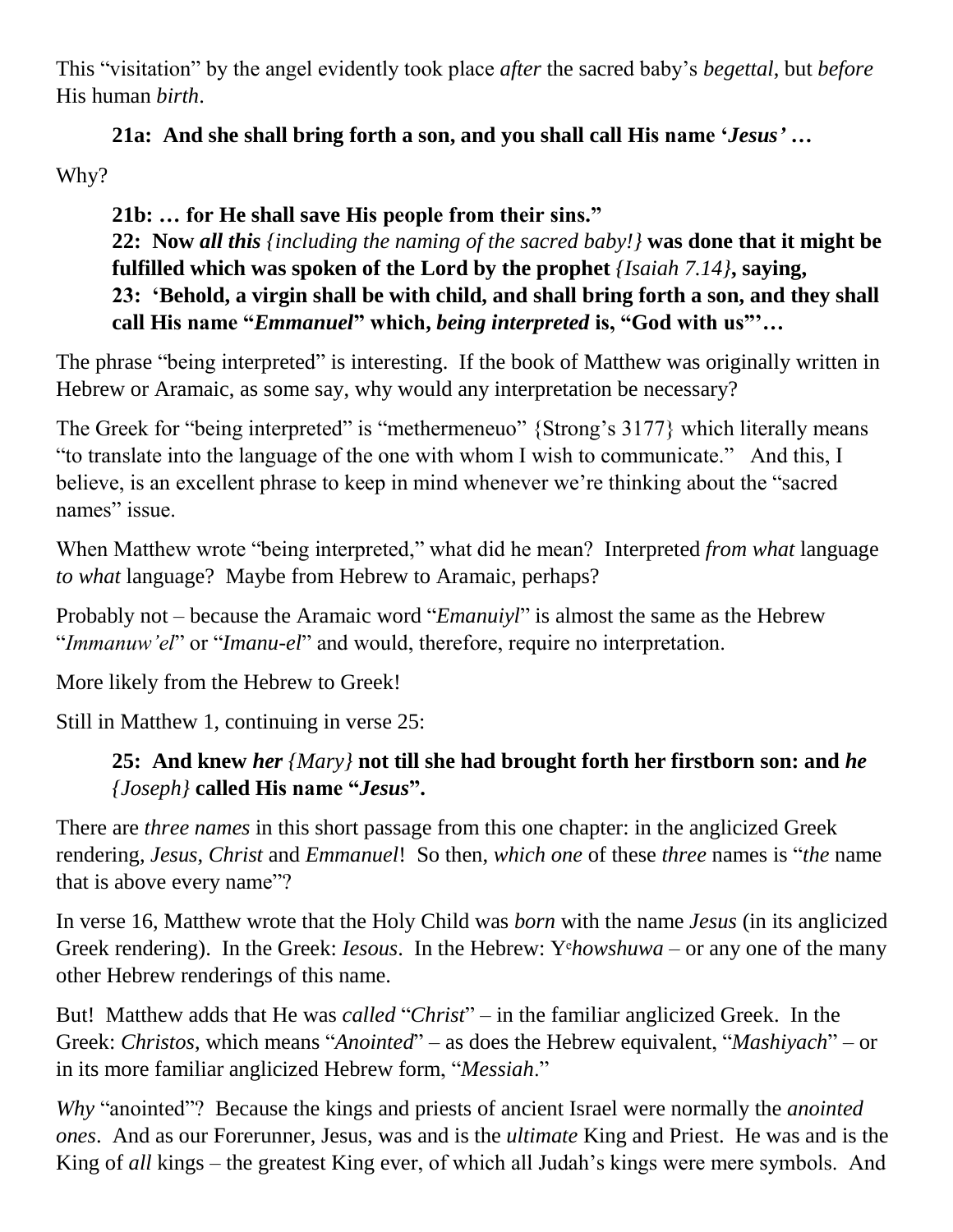He was and is the greatest *Priest* ever – the High Priest of His own Melchizedek priesthood – the High Priest of which all Levitical-Aaronic High Priests were mere symbols.

We just read in Matthew 1:21 that one of God's angels (probably Gabriel) told Joseph that the name that he (Joseph) was to give to the baby – the Son of God was – again in its anglicized Greek rendering, *Jesus*. In Greek, *Iesous*. In Hebrew, *Joshua* or *Jeshua* or *Yashua* or *Yahshuah* or *Yehowshua* or any one of the many preferred versions of our Saviour's name.

But whichever one – if any – is correct, *why* this name? *Why "Jesus"?*

In verse 21, Matthew quotes the angel as giving the answer to this question to Joseph: that it is because "He shall save His people from their sins."

What is the connection between the name and this phrase?

The various Hebrew versions of this name – *Yehowshua*, etc. – mean *"the LORD is salvation."*

*Yehowshua* is a contraction and compound of two Hebrew words: YHVH (the *LORD*, or the *I AM,* or *the Eternal One*) and *Yasha* (in its noun form: *Saviour* or *Deliverer*; in its verb form: *to save*, *to help* or *to deliver*).

But! In the very next verse (22), Matthew wrote that "all this" (which would logically include the naming of the Holy Child) was done as a fulfilment of the prophecy in Isaiah 7:14 in which the instruction was given (hundreds of years in advance!) to name the Holy Child *"Immanuw'el"* or *"Imanu-el"* in the Hebrew and *"Emmanouel"* in the Greek. This name means *"God with us."*

The Hebrew name is another compound of two words: "*Im*" (*with* or *among*) and "*El*" (*God*).

But! The name *"Imanu-el"* is very different to *"Yehowshua."* And *"God with us"* is very different to *"The LORD is salvation"!*

This would logically indicate that it is acceptable for us to believe that Jesus can have multiple names and that Jesus *did/does* have multiple names.

But again, which one of these three names is "*the* name that is above every name"?

And, whichever one it is, *what about* that name?

Back to Philippians 2, where we'll continue the thought in verse 10:

#### **10a: That at the name of** *Jesus* **…**

This logically implies that *Jesus* (or *Yehowshua*, *Joshua*, etc.) is *the primary* one of the three names that we read in Matthew 1 and that *this* is *the* name that is above every other name.

Okay then. So, at the name of Jesus… *what?*

**10b: … every knee should bow, of things in heaven, and things in earth, and things under the earth;**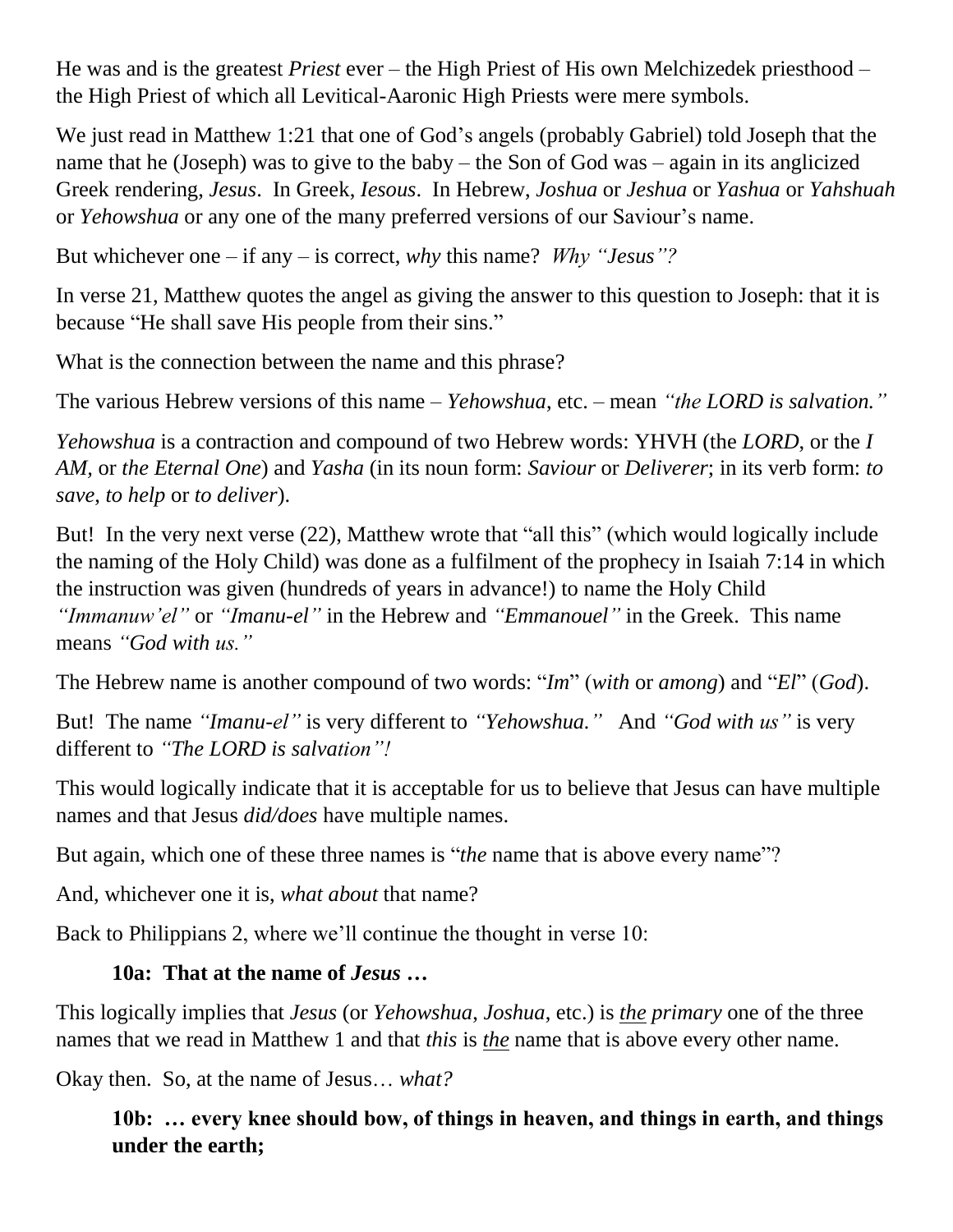Although this bowing of all knees by all living things *should* be happening now – today – and *should* have been happening for the past two thousand years, in actuality, we can be sure that this is *not* the case, so that this must be a prophecy for the future.

At that time, whenever that name is formally proclaimed, every living thing in creation, whether angelic, human, or even animal, all that have knees will fall down and bow the knee before Him.

By the way, the "things under the earth" are not "souls in hell" or anything like that. They could be creatures such as moles, rabbits and other animals that live below ground.

#### **11: And that every tongue should confess that "Jesus Christ is Lord, to the glory of God the Father."**

In the Greek: *Iesous Christos Kurios eis doxa Theos Pater.*

In the Hebrew: *Yahshua Meshiyach YHVH kabowd Elohiym Ab.*

Yes, the Father *will* be greatly glorified at the same time as every living thing confesses that Jesus Christ (Yahshua Meshiyach) is LORD (YHVH)!

*Every* knee and *every* tongue! Please notice once again that both these terms are symbols of the total *unity* mentioned in earlier verses.

But again, looking at this wretched world today, and even at the Church of God today, it should be painfully obvious that this perfect unity hasn't yet come to pass – and likely won't come to pass even during the Millennium! Probably not until after the time of the Second Resurrection – by which time any unrepentant people who refuse to confess that Jesus is LORD and who refuse to bow the knee before Him will, sadly, have become mere memories.

#### *Work out your own salvation!*

**12: Wherefore** *{for this very reason}***, my beloved, as you have always** *obeyed***, not as in my presence only, but now much more in my absence,** *work out your own salvation* **with fear and trembling.**

*What* very reason?

Probably the same reason Paul had referred to back in verse 9 – the reason that Jesus voluntarily took Himself from being the Highest of the high and made Himself the lowest of the low – voluntarily accepting the lowliness of the "temporary chemical existence" of human life and a terribly painful "first" death.

In a nutshell, because He had humbled Himself so very much; and yet was – and *is* – really so very great!

But again, *what* was Paul advising the Philippian brethren to *do* – due to aforementioned reason?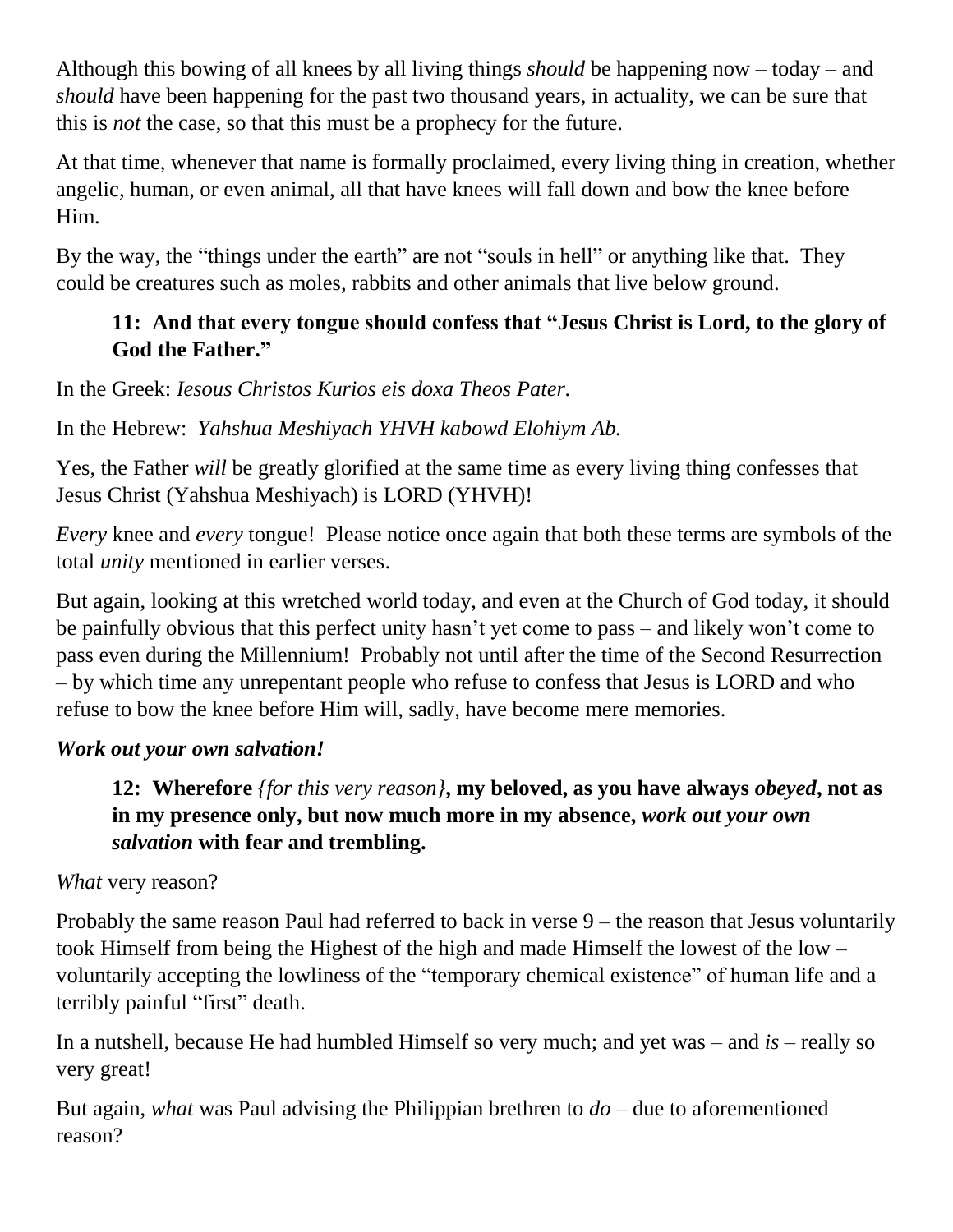Two things – both of them in emulation of things Jesus had done Himself – voluntarily:

- 1. To continue in obedience,
- 2. To work out their own salvation.

The phrase *"work out"* is translated from the Greek verb "*katergazomai*" (Strong's 2716) which means *to work, to do, to do deeds, to cause, to accomplish, to achieve* and *to get results.*

In other words, just as was repeatedly admonished through the apostle James, we're not to think that we can leave it *all* for Jesus and the Father to do it all for us.

Yes, they *have* done the lion's share of it for us already! But the New Covenant is *two*-way agreement, in which Jesus and His Father perfectly do their perfect part and, as long as *we* do *our* very best to do *our* part, even though imperfect (because we are still human), Jesus has promised us that His grace will "make up the difference" and will "fill in the blanks" – or "lacks" as mentioned in many New Testament scriptures.

Neither can we leave it all to one or more Church of God ministers or organizations to do our part – or to do our thinking and decision-making for us. That's not their job!

It seems that, because Paul was unable to be present with the Philippian brethren, He was advising them here, in his absence, to continue in their following of Jesus' aforementioned example of *obedience* to *His own* laws – just as, according to Paul's words here, the Philippians had formerly done so well; but also to work out their own salvation – specifically with an appropriate level of the right kind of "fear and trembling."

 $\sim\sim\sim$ 

Many other scriptures make it obvious that our loving Father and Elder Brother don't want us to be in a constant mode of quaking in our boots! But also, just as with the Philippian brethren, *our* fear and trembling shouldn't be toward any human being or human organization. Rather, it should be a healthy and appropriate fear toward our Father and Elder Brother – whose supreme greatness Paul had just highlighted.

Also, this appropriate fear for Jesus and His Father should lead to and grow into a more and more effective obedience to their holy laws.

# **13: For it is God which** *works in* **you, both to** *will* **and to** *do* **of His good pleasure.**

Yes, the Father and Jesus are *in* us – *working in* us – through the indwelling of their Holy Spirit, which *is* – and *has* – the inherent power of God – who is willing to give us some (an "earnest") of that power – if we'll *use it properly*, as Paul wrote here.

What does it *mean* to be *using it properly?* What *is* the proper use of our "earnest portion" of God's power – of His Holy Spirit? He tells us! Right here – in verse 13:

- To do godly works,
- To do the Father's will,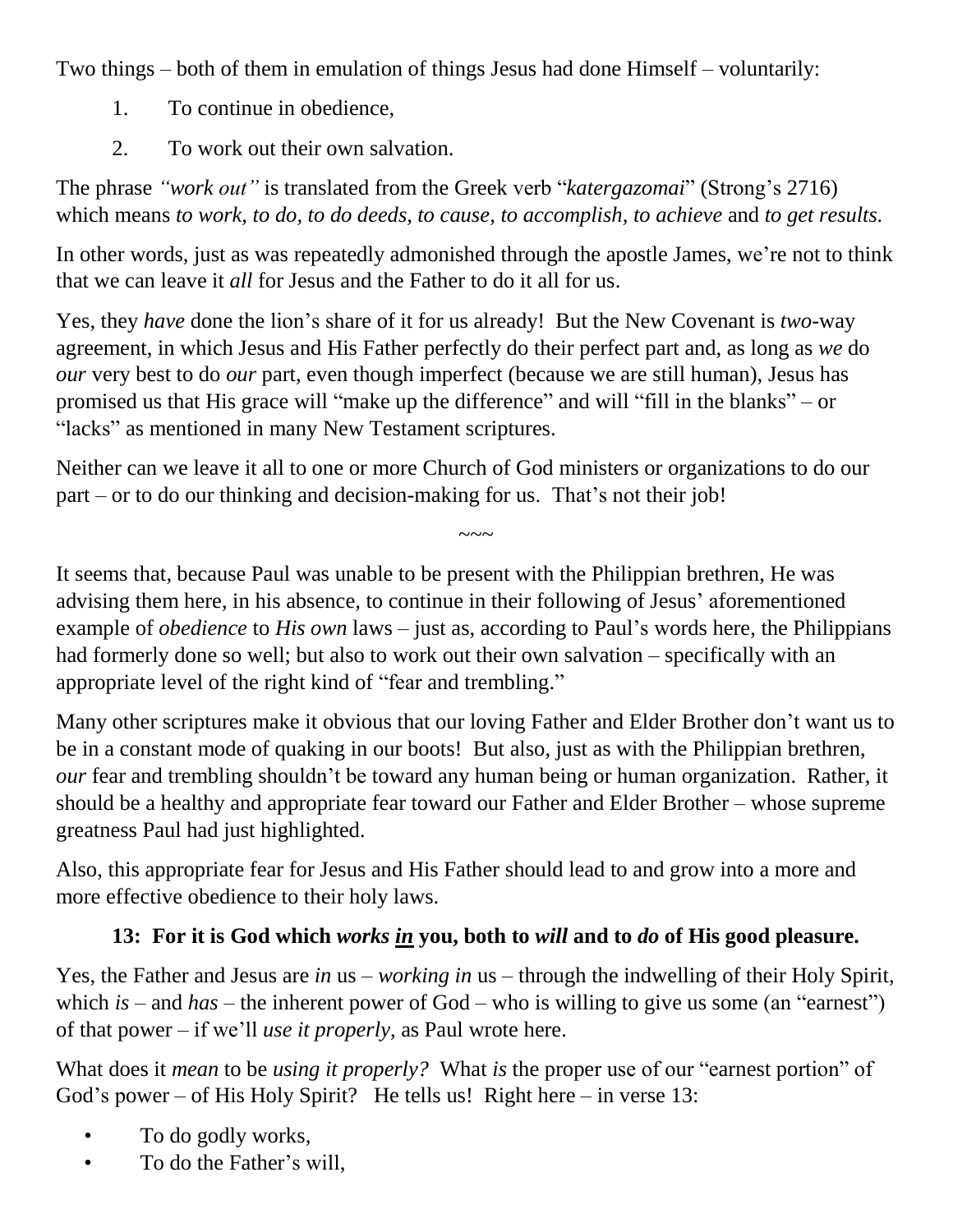- To allow Him to do His work in and through us via the earnest of His Holy Spirit within us,
- To get our wills and our ideas of pleasure in line with His perfect will and "His good pleasure"

How? Again, by doing our best in following Jesus' perfect example.

Hence Jesus' words: "*Thy will* be done in earth as it is in heaven" and "Not *my will*; but *thine* be done" (Luke 11:2; 22:42).

 $\sim\sim\sim$ 

"His good pleasure"? Some of what Jesus and Father consider as "pleasure" can be so very foreign – and even unacceptable – to our limited human minds. For example, their willingness for the perfect, sinless Jesus to be belittled to the human equivalent of less than a worm (Psalm 22:6), in effect, to *become* sin, and to be brutally sacrificed. And why? For their love of their people:

#### **Isaiah 53:10: Yet it** *pleased* **the LORD to bruise Him; He has put Him to grief: when you shall make His soul an offering for sin, He shall see His seed, He shall prolong His days, and the** *pleasure* **of the LORD shall prosper in His hand.**

As we are in the *process* of *becoming* perfect, as our heavenly Father is perfect (Matthew 5:48), it is necessary for us to come more and more:

- To His and Jesus' "mind-set"
- To *their* way of thinking
- To what pleases *them*,

Even if and when it might be (temporarily) *un*-pleasant for ourselves.

Here's what Paul wrote on this point to the Corinthian brethren:

#### **2 Corinthians 12:10: Therefore I take** *pleasure* **in infirmities, in reproaches, in necessities, in persecutions, in distresses for Christ's sake: for when I am weak, then am I strong.**

How many of *us* have come to that point yet? I'm sure I haven't!

Back to Philippians 2:

## **14: Do all things without murmurings and disputings:**

Yes, without the very Israelitish trait of grumbling, complaining, arguing, disputing, bickering, second-guessing, grudging and being contentious!

How many of us have come to *this* point yet? Again, I'm sure I haven't!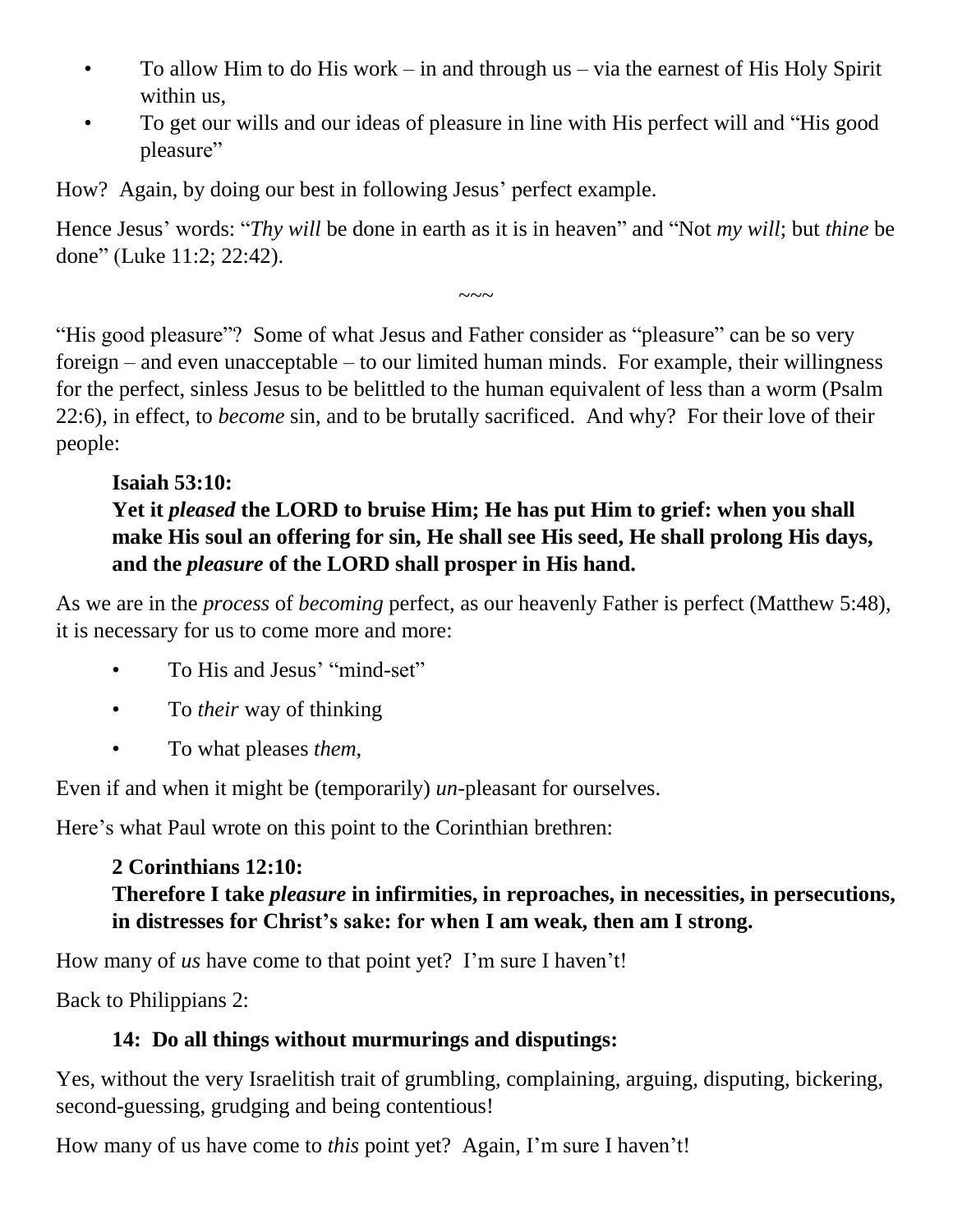It's not wrong to respectfully voice disagreement about something we believe to be incorrect or unscriptural; but it *is* wrong to be a "chronic complainer." A whiner. A "Mary, Mary quite contrary"!

A person who is continually taking issue against the beliefs and teachings of the church group that he/she attends *may* be in the wrong place and *may* need to make a move. In such cases, as many of us have already discovered, such a move might be spiritually and mutually beneficial. God's Word *does* allow for such moves – for the right reasons.

## **15a: That you may be blameless and harmless, the** *sons {Greek: teknon: children}* **of God,**

Yes, with the help and power of the Holy Spirit, we children of God must strive to be blameless and harmless – not infilcting harm on one another, of course. Not within our church family. Nor in our own physical families! No Christian man should *ever* lay a hand on his wife! And even the use of the scriptural authority to spank our children should be very limited and tempered with parental love and concern.

But there's more to this admonition than its application within our own physical and church families only. As we continue in verse 15, we see that Paul extends this warning of us being blameless and harmless to our relationships with "the world"! Repeating the fist half of verse 15:

#### **15a: That you may be blameless and harmless, the children of God …**

Continuing in the second half:

#### **15b: … without rebuke, in the midst of a crooked and perverse nation, among whom you shine as lights in the world;**

The whole world today is a series of crooked and perverse nations that are enveloped in deep, thick, spiritual darkness. Sadly, this includes our modern Israelitish nations – yes, including the UK and Canada, both, I believe, members of Ephraim's "silly dove" (Hosea 7:11).

So, as long as we children of God are in the midst of these crooked and perverse nations-indarkness, we've been given the responsibility to shine God's spiritual light to them. But! In non-rebuking, blameless and harmless ways!

"Without rebuke" means just that. Not rebuking! Being "blameless" and "harmless" mean not inflicting harm and not even attrbuting blame – even on those to whom it may rightly belong!

All three of these are not our responsibilities; but are those of the two great, perfect Judges – Jesus and our Father. *They'll* look after these things in *their* own good time.

Yes, we *are* to "watch" and to know at least the basics about what's going on around the world. We're *not* to be like ostriches, burying our heads in the sand. And yes, we *are* to "judge righteous judgment" (John 7:24). And yes, we *are* to "sigh and cry" over the abominations that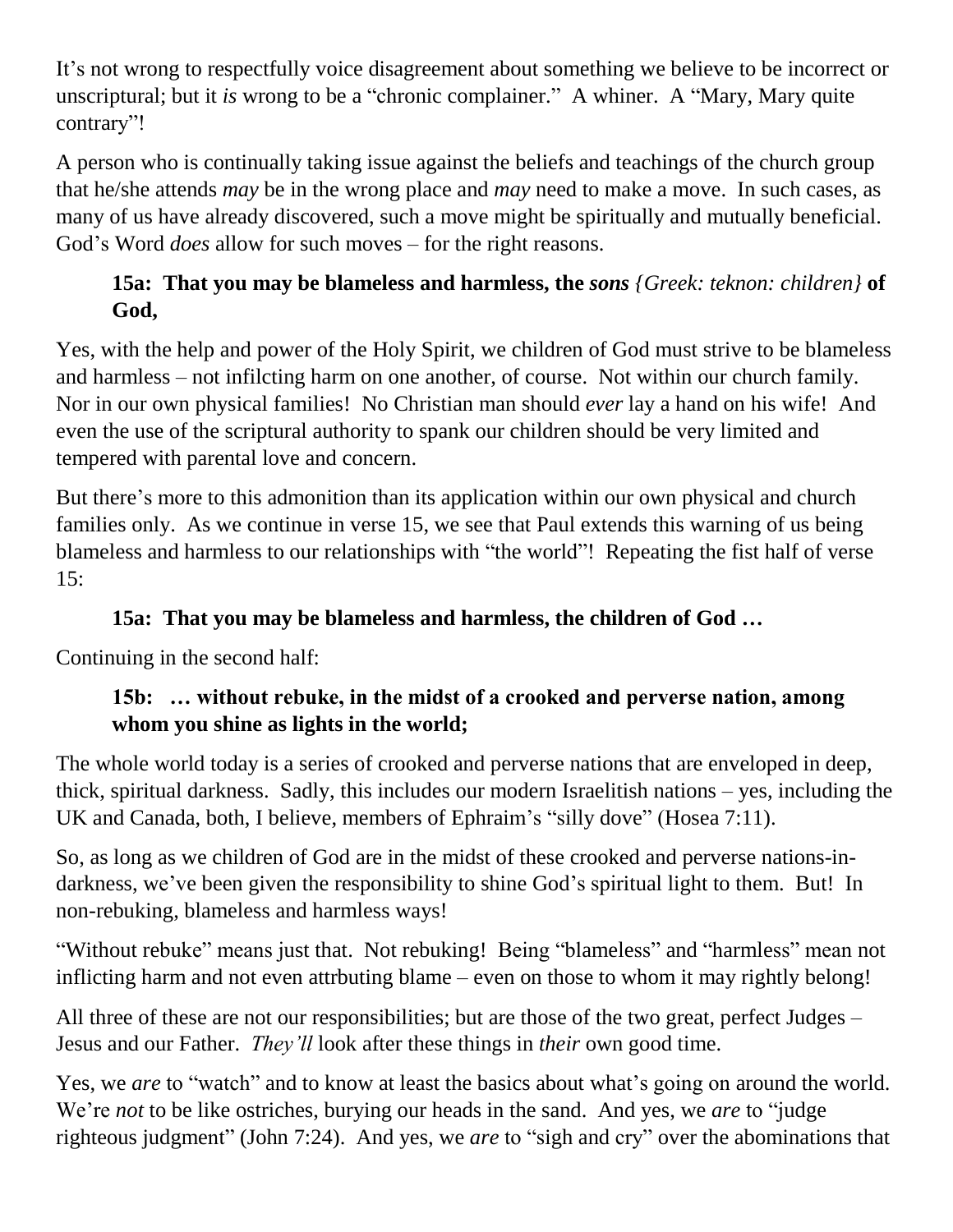are increasing in our Israelitish nations (Ezekiel 9:4). And yes, God's people *are* to come out of the spiritual Babylon of this world (II Corinthians 6:17; Revelation 18:4), although *not completely*, according to Jesus (John 17:15).

Although we *are* to keep on preaching and publishing the gospel – the good news – of the Kingdom of God – to the very end of the age (Matthew 24:14), from what God is telling us here through Paul, it appears that the "crying aloud and sparing not" mentioned by Isaiah was commanded more for his (Isaiah's) own time – and also perhaps for the very end times under God's two witnesses (Revelation 11); but *not* so much for our time!

Even in our relatively free countries whose governmentss boast about our so-called "freedom of speech," the freedom to "cry aloud and spare not" is increasingly being taken away from God's people anyway.

# *The Word of Life*

So then, if God's people of our "pre-last days" era are not to get involved in the harming, blaming and rebuking of the darkening world around us, what *are* we to do? What does God *want* us to be doing?

We're given the answer in the very next verse. Actually, part of the answer is given in this same verse:

## **15b: … among whom you shine as lights in the world;**

Yes, we're to *shine* – as *lights* – in this ever-darkening world around us.

This sub-topic is one for yet another sermon (series) all by itself! But how does our shining God's light in this dark world relate to us not harming, blaming and rebuking it?

How do we – spiritual lights – illuminate this dark world without inflicting harm, blame and rebuke on it?

We find a more complete answer in the next verse:

# **16a: Holding forth the Word of life…**

Paul encouraged these Philippian brethren (who he'd tutored spiritually) to hold forth the Word of life.

That sounds simple, doesn't it? But what does it *mean?*

Two questions:

- 1. What *is* "the Word of life"?
- 2. What does it *mean* to "hold it forth"?

First, what *is* "the Word of life"?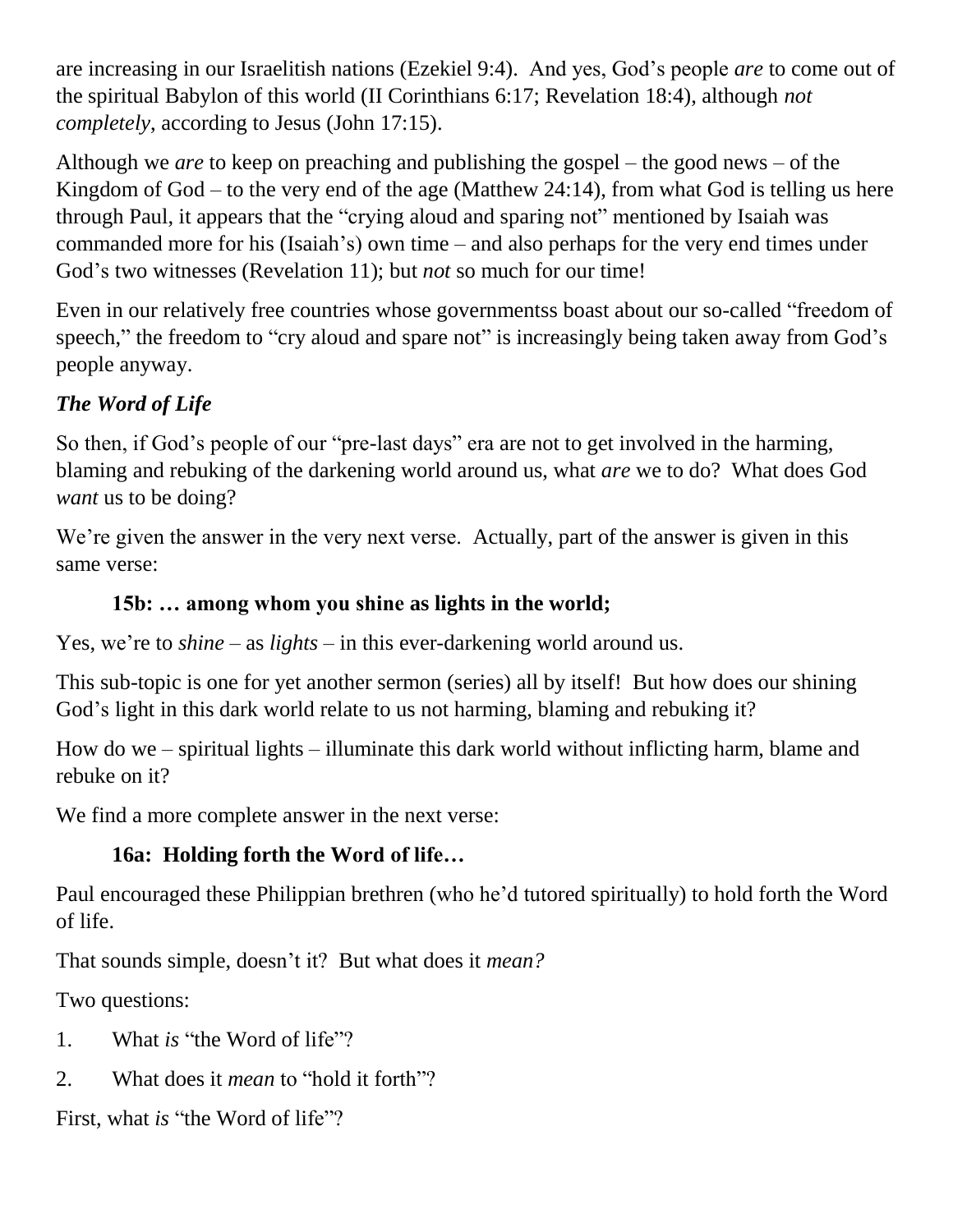We all know – from many, many scriptures – that Jesus was/is *the primary* "Word" – the Logos – the Spokesman – the Word of God.

But also, more than once, Jesus said that, amongst many other things, He was/is "the life":

**John 11:25: Jesus said unto** *her {Lazarus' sister Martha}***, "***I am* **the resurrection, and** *the life:* **he that believes in me, though he were dead, yet shall he** *live***."**

#### **John 14:6:**

**Jesus said unto** *him {Thomas}***,**  *"I am* **the way, the truth and** *the life:* **no man comes unto the Father, but by me."**

Also, later, in the apostle John's first epistle, he actually, specifically referred to Jesus as "the Word of life":

# **1 John 1:1:**

**That which was from the beginning, which we have heard, which we have seen with our eyes, which we have looked upon, and our hands have handled, of** *the Word of life;*

Again, Jesus was/is the primary "Word" – the Logos. And also, in many scriptures, "the Word" often refers to Jesus' words and/or the written Word of God.

In reality, they're all one and the same thing! Herbert Armstrong used to say (quite rightly, I believe) that Jesus was/is "*personal*" Word of God, that the Holy Bible is the *written* Word of God, and that owning a Bible is like having one's own copy of Jesus in print!

I believe this. Do you? For those of us who do, the Holy Bible needs to be our *primary* textbook, guide-book and manual for living – not books, booklets, tracts, magazines, web-sites composed and written by mere men (although some of these can serve as *secondary* helps).

Please read your Bible! Study it! Believe what it says! Yes, of course, as near to its original grammar and intent as you can determine.

And if *your* determination of what *you* believe it says happens to be different to mine – or that of any other human being, then that's fine! *Your* understanding and interpretation of God's Word is between *you* and God. *Not* between you and me; nor between you and any other human being!

However, please remember God's many warnings through Paul against "vain contentions," including this one that we discussed back in verse 14 of Philippians 2:

## **14: Do all things without murmurings and disputings.**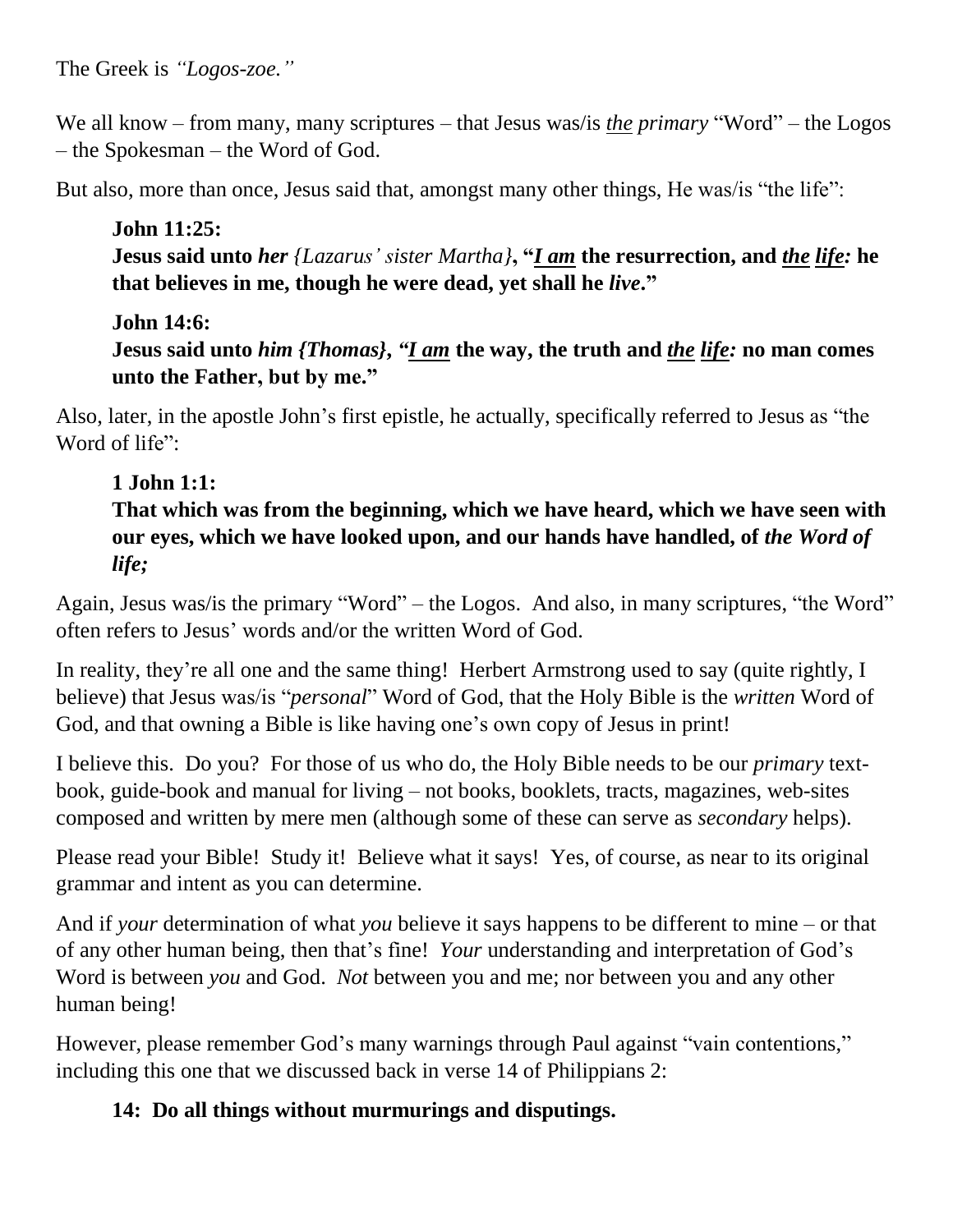But let's not stray too far off our present sub-topic. We were in verse 16, asking what it means to "hold forth the Word of life."

Repeating the first part of the verse:

## **Holding forth the Word of life…**

Then continuing with the second part:

## **16b: … that I may rejoice in the day of Christ, that I have not run in vain, neither laboured in vain.**

Just like the Philippian brethren, *we too* are to do all we can to be "holding forth the Word of life." First, the *personal* Word – Jesus. Second, the *written* Word – the Holy Bible. And if we do this, our faithful teachers – just like Paul with his Philippian brethren – will rejoice that we did so.

But *when* will they rejoice? After all, many of the ministers who first introduced *us* to the truth are now separated from us – either by time, by distance, by orgnizational preference, or by death.

Paul specifies here that this rejoicing will take place "in the day of Christ" – often referred to as "the Day of the Lord" – the time when we'll be reunited with them in the First Resurrection.

Paul wrote here that, at that time, the time of our reunification, those ministers and teachers will rejoice that their efforts – their labours – for our spiritual welfare and growth weren't expended in vain.

When I read these verses, I think about the late Walter Johnson, the wonderful loving and beloved minister who counselled and baptized Tricia and me – so long ago now! The last time we saw him in 1991, shortly before he died (faithful to the very end), it was plain that he rejoiced that we – a couple of his former "pupils" – had remained, as he had, with "the faith" once delivered to the saints" (Jude 3), despite the apostasy that was just getting in full swing at that time.

But again, *how* are we to be "holding forth the Word of life"? And what does it *mean* to "hold forth"?

 $\sim\sim\sim$ 

The English term in the KJV (and other Bible versions too) appears to mean that we're to *hold it out* to others – to *offer* it – perhaps mainly to the unconverted.

That's okay, I suppose; but the Greek verb for "holding forth" – *epecho* (Strong's 1907) – gives some additional, expanded meaning. Most predominantly, it can mean *to give heed to, to give attention to, to apply* and *to observe.* The main idea here seems to be that we're to hold it forth to others (again, maybe specifically to the as-yet unconverted) by our own personal examples of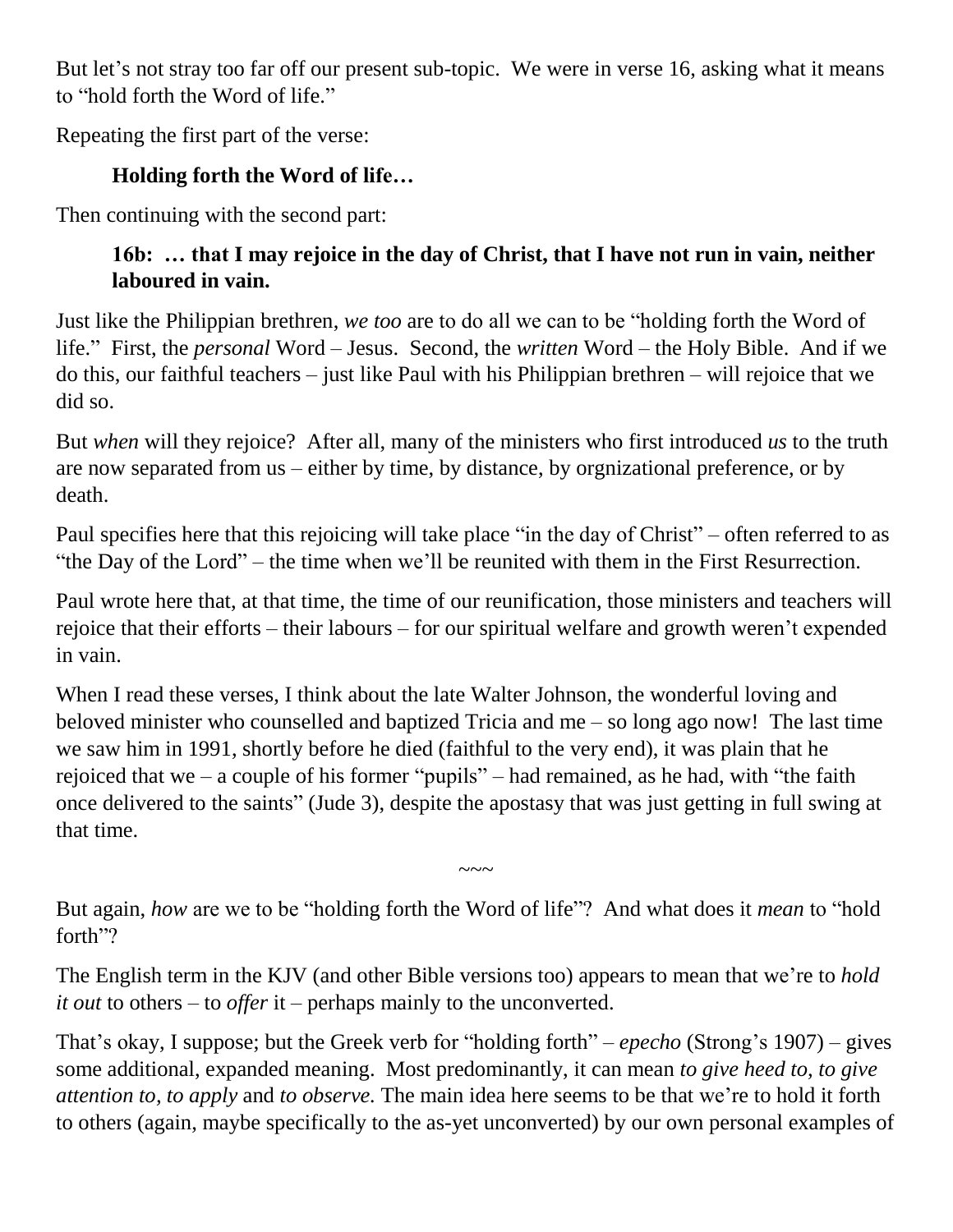giving heed and giving lots of attention to the Word of life. By observing it and by applying it ourselves – in our own lives.

Moving on:

## **17: Yes, and if I be** *offered* **upon the sacrifice and service of your** *faith {belief}***, I** *joy {chairo}* **and** *rejoice {sug-chairo}* **with you all.**

There are those words "joy" and "rejoice" again! Paul used these words *sixteen* times in this epistle and *seven* times in this second chapter alone!

Here we see, once again, that amazing God-like concept of deriving pleasure from seemingly, humanly very un-pleasant experiences! Paul wrote here that he even *rejoiced* at the opportunity to effectively sacrifice himself in service to the Philippians (as well as other brethren).

Paul wrote here that, emulating Jesus, his sacrifice and service to the Philippians was "*of*" their faith. More accurately, it was actually *for* their faith. To *help* their faith. To help their *belief* (as the Greek language uses the same word (*pistis*) for *faith* and *belief*). To help them to grow in faith. To help them to more effectively believe.

The Greek verb for "*offered*" here in verse 17 is "*spendo*," which refers to liquid "libation" offerings. This indicates that Paul was comparing his own personal sacrificial offering to God via his serving of the brethren to the Old Covenant Israelites' drink offerings ("libations") that were commonly offered along with various sacrifices, likely symbolic of the pouring out of Jesus' blood (and other bodily fluids).

Also, in this case, Paul may have been likening these liquid sacrifices to *his* own eventual, future sacrifice by the shedding of *his* own blood.

But, as shown in this and other scriptures, by this time in Paul's life, he was okay with that possibility/probability. His Christian life had been a rough one (to say the least). Because he'd outspokenly "changed sides" from being fiercely *anti*-Christian to zealously *pro*-Christian, he'd been physically mistreated in so many different ways; not to mention his "thorn in the flesh" (2) Corinthians 12:7) which *may* have been the result of one or more of the tortures that had been inflicted on him.

Because Paul likely suffered constant pain, he might even have thought of the first death as being something of a welcome relief to himself!

Whether this is true or not, Paul's priorties had been so very much changed – from very human ones before his conversion to godly ones, so that to literally sacrifice his human life in service for God and His people would even have been counted by Paul as a *double* joy!

He even asked his Philippian brethren to join him in this double joy:

## **18: For the same cause also** *do you* **joy and rejoice with me.**

This was not a question; but probably a suggestion, an invitation or even a command!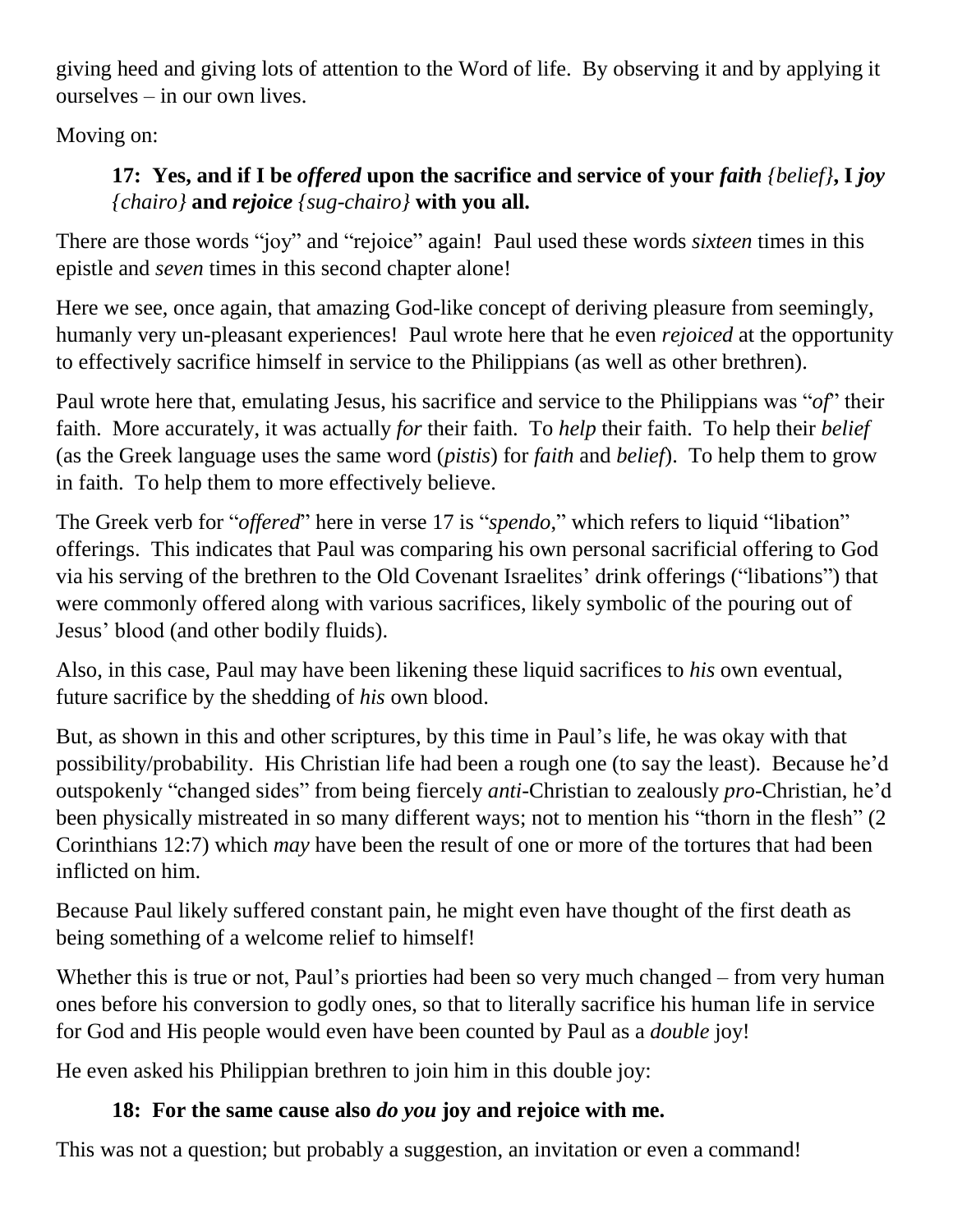Of course, Paul wasn't asking his Philippian brethren to volunteer to be executed with him. Nor would he expect them to put themselves purposely in harm's way in order to have his own sufferings duplicated in themselves. Nor would he expect them to rejoice at the news of his execution.

But they certainly *would* rejoice with him when his ongoing sufferings were over and done with. Also, that the cause and results of his sacrifice  $-$  i.e. their salvation and eventual resurrection – were *great* reasons for them to rejoice.

Look how this lines up with what he wrote to Timothy:

# **2 Timothy 4:**

**6: For I am now ready to be** *offered {'spendo' again}***, and the time of my departure is at hand.**

**7: I have fought a good fight, I have finished my course, I have kept the faith:**

**8: Henceforth there is laid up for me a crown of righteousness, which the Lord, the righteous Judge, shall give me at that day: and not to me only, but unto all them also that love his appearing …**

Also, please note verse 9:

## **9: Do your diligence to come shortly unto me:**

Paul's words to Timothy here lead us right into the next section of Philippians 2:

## *Timotheus*

At this point, Paul's letter to the Philippians changes – from being largely exhortative to being somewhat administrative. However, there's still lots we can learn from this latter portion of the letter:

## **19: But I trust in the Lord Jesus to send** *Timotheus {Timothy}* **shortly unto you, that I also may be of good comfort, when I know your state.**

We see from this that Timothy was with Paul at this point.

The implication here is that Jesus Himself would make it possible for Timothy to leave Paul again – in order to pay a visit to their brethren in Philippi – and that Timothy would communicate the details of their physical and spiritual condition back to Paul.

Paul seemed sure that the news of the Philippians' spiritual condition would be very positive, because he seemed to have some confidence that he'd be comforted by the news.

However, tempering that same confidence, we read this in the next verses:

#### **20: For I have no man likeminded, who will naturally care for your state. 21: For all seek their own, not the things which are Jesus Christ's.**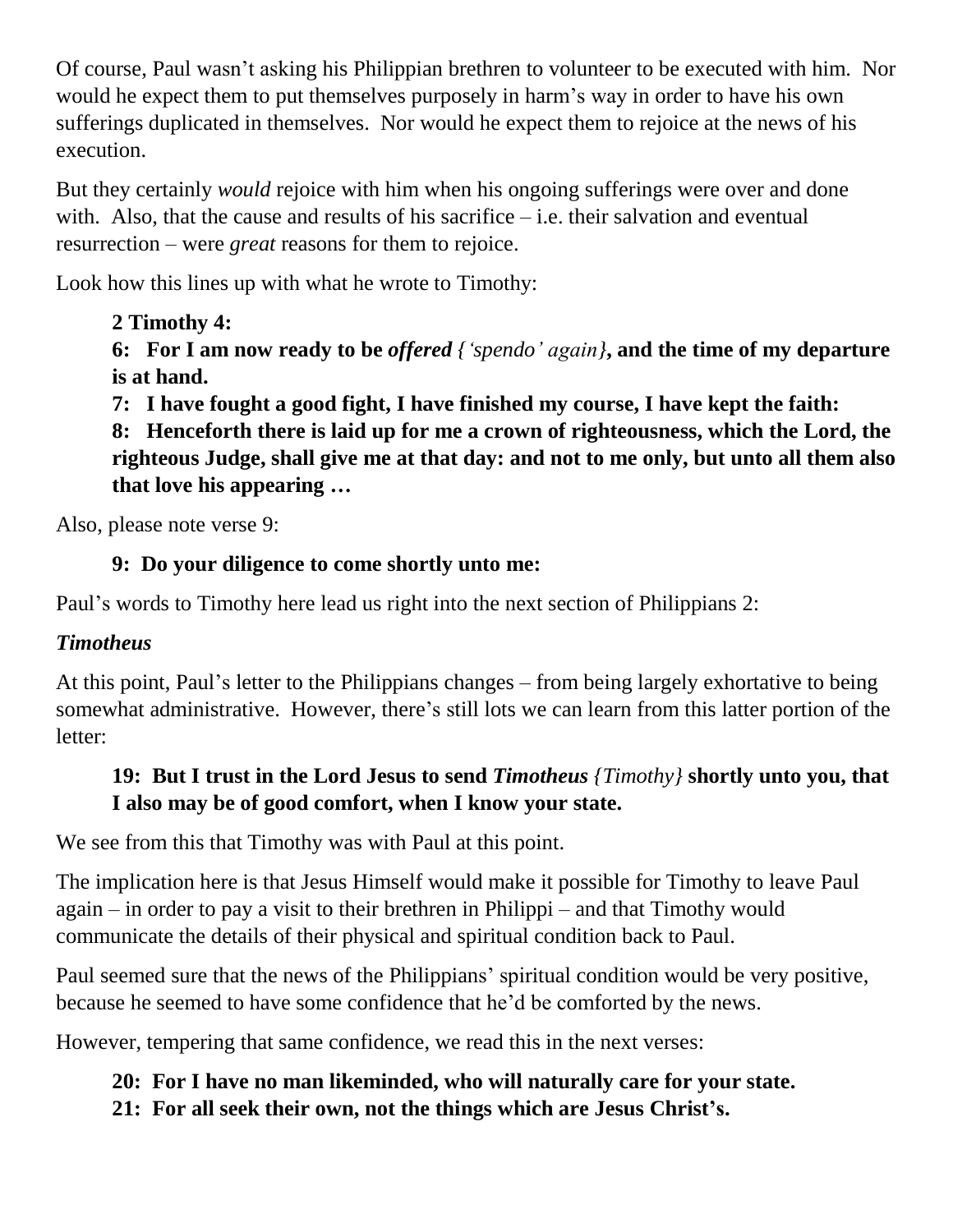This reads as if intended as a criticism – perhaps what we might think of as a "comparative criticism."

But to be fair, at the time of this writing, Paul had no one else there with him who *could* have made a better ambassador between the Philippian brethren and himself – no one better than Timothy. No other local church member he knew possessed more natural and sincere concern for the "things of Jesus" – things which would have included the Philippians' spiritual welfare. None other than Timothy was available, willing and able to "shuttle" back and forth between Paul and the Philippian brethren on behalf of their Saviour.

#### **22: But you know the proof of** *him {Timothy}***, that, as a son with the father, he has served** *with* **me in the gospel.**

Paul wasn't comparing Timothy and himself with Jesus and His Father here. Neither is this some kind of support for a ministerial ranking system wthin God's church. Nor is it a suggestion that un-ordained, non-ministerial church members should be serving ministers – at least not in the normal course of things!

On the contrary, Timothy served God and His people *with* Paul! And Timothy served in such a similar manner as Paul did that the two of them could be compared to a "father-and-son" team or business!

# **23:** *Him {Timothy}* **therefore I hope to send presently, so soon as I shall see how it will go with me.**

## **24: But I trust in the Lord that I also myself shall come shortly.**

If it *wasn't* the Lord's will for the authorities to give Paul the freedom to travel, he'd free up and send Timothy to the Philippian brethren as soon as possible. This also, perhaps, might have been to get Timothy away from Paul's captors and the "clear and present danger" that he was in due to his association with Paul.

But, on the other hand, if it *was* the Lord's will, Paul would visit the Philippians himself – likely with Timothy. I don't know whether or not that visit ever took place.

## *Epaphroditus*

Despite what Paul wrote in verses 20 and 21, Timothy *wasn't* Paul's *only* friend and helper. Paul now mentions another faithful brother-in-Christ who, apparently, had also made himself willing and available to serve in a similar manner as Timothy:

#### **25: Yet I supposed it necessary to send to you Epaphroditus, my brother, and companion in labour, fellowsoldier, but your** *messenger {Greek: apostolos}***, and he that ministered to my** *wants***.**

The Greek word for "*wants*" here is "*chreia*" – a better translation of which is *needs* or *necessities.*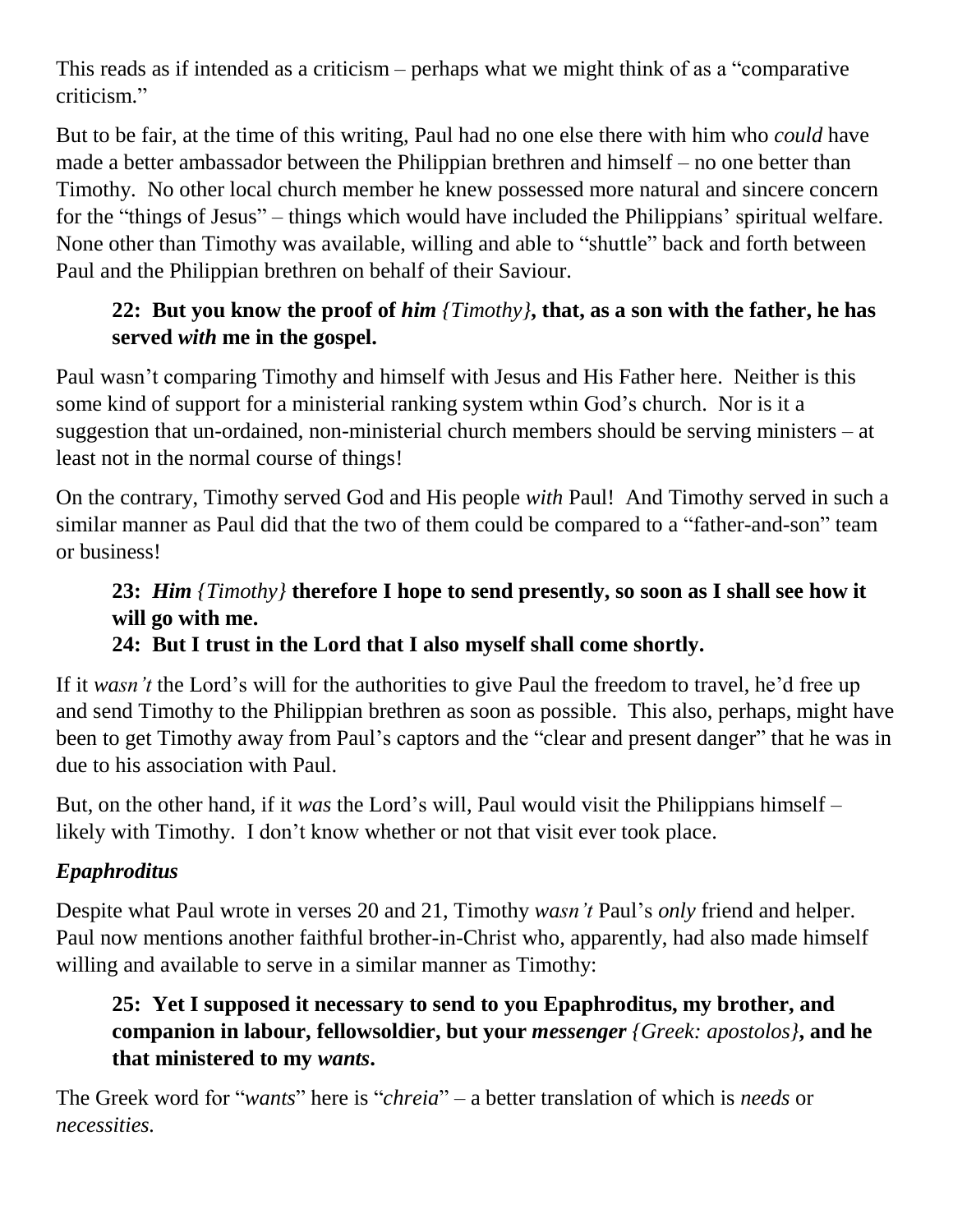Once again, this is not an authorization for ministers to demand that members pander to them like one example I heard – of a minister who demanded that the ladies after services bring him cups of tea using a Bible as a tray!

Yes. Timothy and Epaphroditus *did* help Paul who, as we understand, had some serious health problems. But they were not treated like servants! They were both like brothers to Paul – fellow-labourers, fellow-soldiers, serving as messengers (Greek: apostolos) between Paul and the Philippians – and perhaps with various other congregations too, when he was unable to visit them – possibly when he was a prisoner at Rome. (See verses 1 to 18 of chapter 1).

On Epaphroditus' return to Philippi, he acted as "postman" – the bearer – and possibly also the "secretary" who wrote this letter on Paul's behalf to the church members in Philippi

Epaphroditus' name is very interesting. It is derived from *Epi-Aphrodite* and means *Belonging to Aphrodite* (*Venus*) – a pagan Greek goddess associated with love, beauty, pleasure, passion and sexuality! We can only assume that Epaphroditus had been given this name as a baby by heathen parents – prior to his conversion to Christianity. I think that if *I'd* been given a name like his, I'd have had it changed as soon as God called me into His church! But that's not a criticism. Perhaps name-changes were trickier back then than today. Neither should Epaphroditus be included in Paul's earlier "comparative criticisms," because Paul mentions him in glowing words of great esteem and affection, as we'll see as we continue:

#### **26a: For he longed after you all…**

Understandably, Epaphroditus sorely missed his brethren back in Philippi.

#### **26b: … and was full of heaviness, because that you had heard that he had been sick.**

What true, reciprocal Christian love! Epaphroditus was the one who was ill; but he was in anguish because he learnt that his brethren at home in Philippi had heard that he was ill and were likely in anguish for him!

#### **27: For indeed he** *was* **sick, nigh unto death: but God had mercy on him; and not on him only, but on me also, lest I should have sorrow upon sorrow.**

By mercifully healing Epaphroditus, God was also merciful to Paul, who would have suffered "sorrow-upon-sorrow" had his beloved friend and helper died.

Compare this sharing of potential "double sorrow" with the sharing of the "double joy" that was mentioned in other parts of this chapter. This sharing in one another's sufferings is another example of the "way of give" – of true Christian love.

#### **28a: I** *sent* **him…**

Better: "I am sending him" – because Epaphroditus obviously hadn't left yet.

#### **28b: … therefore** *the more carefully***…**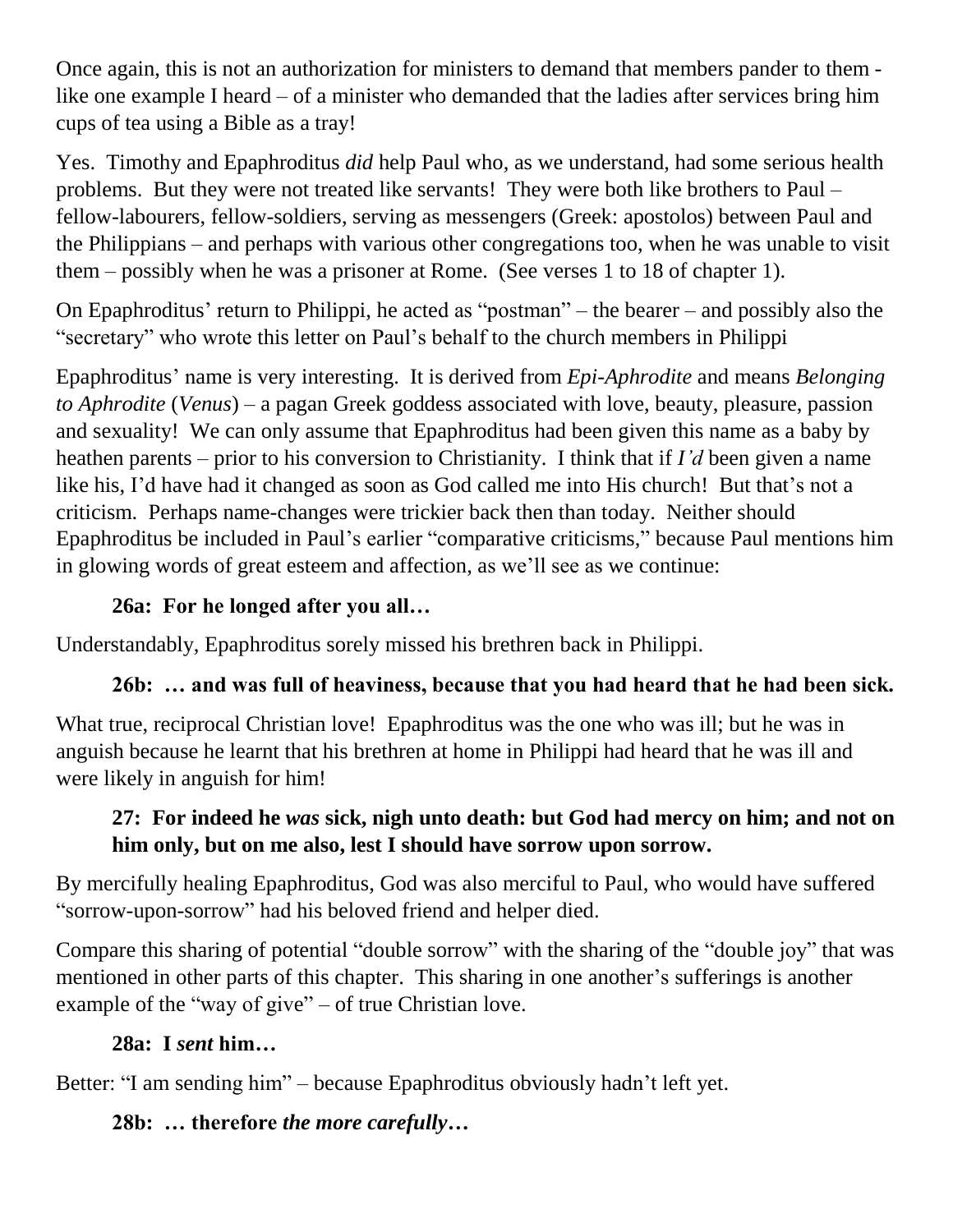The almost unpronounceable Greek word *spoudaioteros* means "*with haste," "diligently"* or *"earnestly,"*

## **28c: … that, when you see him again, you may** *rejoice {chairo}***, and that I may be the less** *sorrowful***.**

There's that contrast once again between rejoicing and sorrow!

# **29a: Receive him therefore in the Lord with all** *gladness {chara}* **…**

Because of Epaphroditus' recent serious illness and because he missed his home brethren so much, Paul was urgent to get him on his way home to Philippi, which was likely the best place for him to recuperate. Paul's mind would be more at ease for him and he knew that Epaphroditus' home brethren would rejoice at their beloved brother's return.

Paul wouldn't be left alone because, at this point at least, he still had Timothy with him to help him out.

## **29b: … and hold such in reputation:**

This *doesn't* mean that Paul was encouraging a wrong kind of "respect of persons," which is forbidden in many scriptures, including some by Paul himself.

The Greek word translated here as "*reputation*" is *"entimos"* (Strong's 1784), which means *precious, dear, honorable and prized.*

Why would Paul want the Philippian brethren to consider Epaphroditus – and others like him – as precious, prized, dear and honorable?

He tells us why in the next verse, which is that *last* verse of chapter 2:

## **30: Because for the work of Christ he was nigh unto death, not regarding his life, to supply your lack of service toward me.**

Epaphroditus risked his very life by his willngness to travel to be with Paul, to help Paul do his part in the "work of Christ" and to serve God by helping Paul – perhaps in the role of a deacon.

We don't know the details; but it would appear that Epaphroditus, doing his part in the work may have been the main – or partial – cause of his life-threatening illness.

Paul's phrase "to supply your lack of service toward me" reads again like another "comparative criticism" of the Philippian brethren not attempting what Epaphroditus had been doing.

However, it may just mean that Epaphroditus had been serving as they weren't able to  $$ perhaps because of their geographical separation from Paul in Rome – an 800-mile journey by road and sea. Much longer – 1,200 miles – by the land route around the Adriatic Sea.

Whatever was Paul's meaning here, it seems that the bottom line is that, even though all church members don't have the same function in the Body of Christ and even though we can't all be